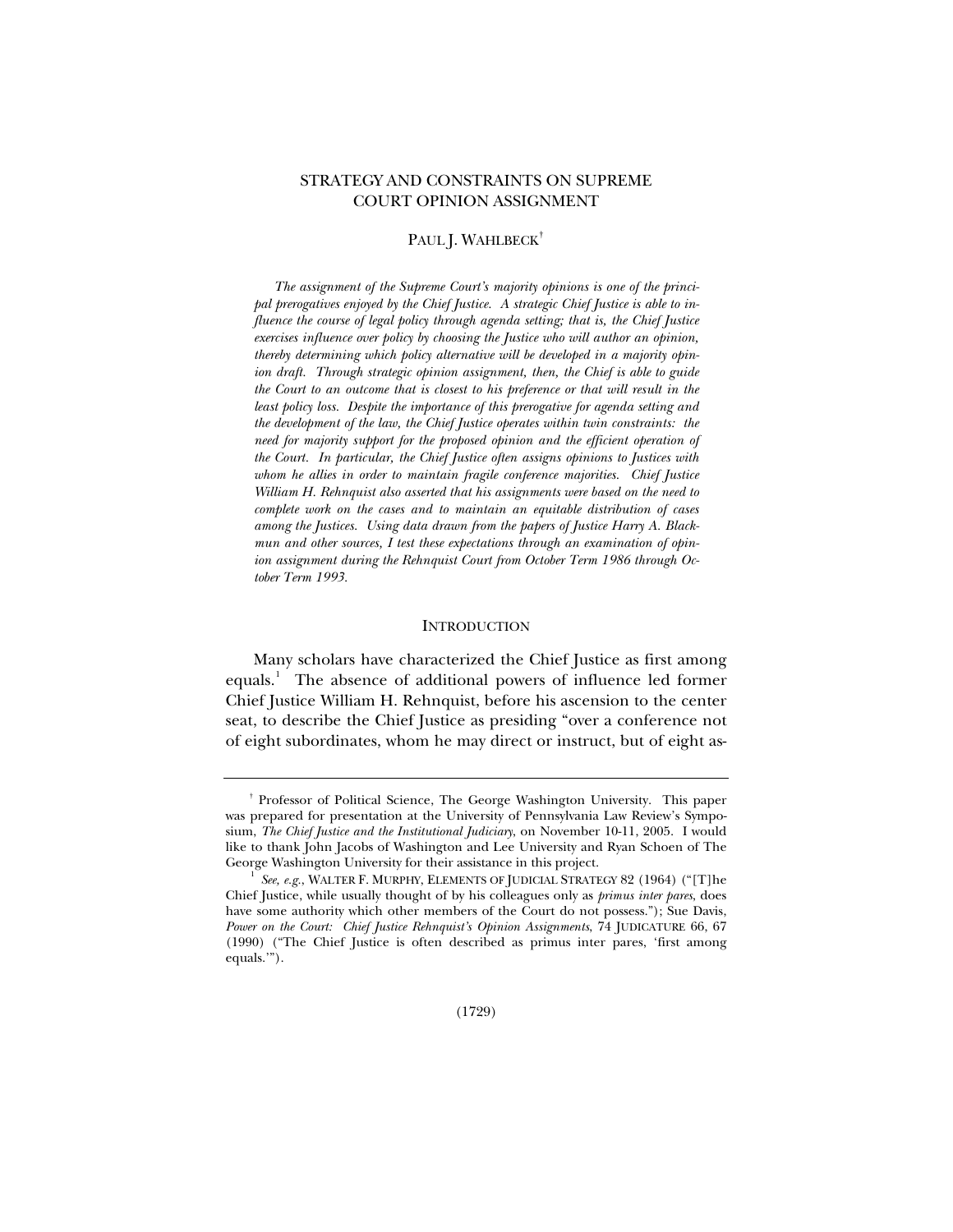sociates who, like him, have tenure during good behavior, and who are as independent as hogs on ice." $2$  Nevertheless, the Chief Justice enjoys a powerful prerogative in the assignment of majority opinions. The power to assign authorship of the Court's opinion provides the Chief with the capacity to direct the Court's policy-making agenda. This assignment power is unique among the Chief's duties in its ability to shape the development of the law.

The Justices themselves recognize the potency of the Chief's assignment power. In the well-known exchange between Justice William O. Douglas and Chief Justice Warren E. Burger leading up to *Roe v.*  Wade,<sup>3</sup> Douglas criticized the assignment of the opinion to Justice Harry A. Blackmun. When the Court chose to hold *Roe* for reargument in the 1972 Term, Douglas drafted a dissent that lay bare what he saw as the manipulation of the Court through opinion assignment. He suggested that the Chief Justice's goal in assigning the opinion to Blackmun was "to keep control of the merits," lamenting that this strategy "makes the decisions here depend on the manipulative skills of a Chief Justice."<sup>4</sup> Regardless of one's view of Chief Justice Burger's assignment in *Roe*, Douglas's claims certainly merit attention, as the Chief Justice may seek to influence the Court's agenda and the course of legal development through the exercise of his opinion assignment powers.

There are other effects, beyond agenda setting, that opinion assignment can have on the Court. Most notably, the choices that the Chief Justice makes in carrying out this duty affect the operation of the Court. The Justices make clear that they have expectations for how the Chief will discharge this duty. Specifically, they expect to obtain their "fair share" of assignments. Failure of a Chief Justice to equitably distribute assignments across Justices will inevitably lead to tension on the Court. Douglas's complaints about Chief Justice Burger culminated in his cry that Burger's assignment tactics in *Lloyd Corp. v.*  Tanner<sup>5</sup> led "to a frayed and bitter Court full of needless strains and

<sup>&</sup>lt;sup>2</sup> William H. Rehnquist, *Chief Justices I Never Knew*, 3 HASTINGS CONST. L.Q. 637, 637 (1976).<br> $3\frac{1}{10}$  U.S. 113 (1973).

 $^{\circ}$  410 U.S. 113 (1973).<br><sup>4</sup> Memorandum from Justice William O. Douglas to Justice William J. Brennan (June 2, 1972) (on file with the University of Pennsylvania Law Review) [hereinafter Douglas memorandum]. Douglas, of course, ultimately withdrew this dissent and simply noted his dissent to the decision to hold *Roe* for reargument. Roe v. Wade, 408 U.S. 919, 919 (1972) (Douglas, J., dissenting). 5 407 U.S. 551 (1972).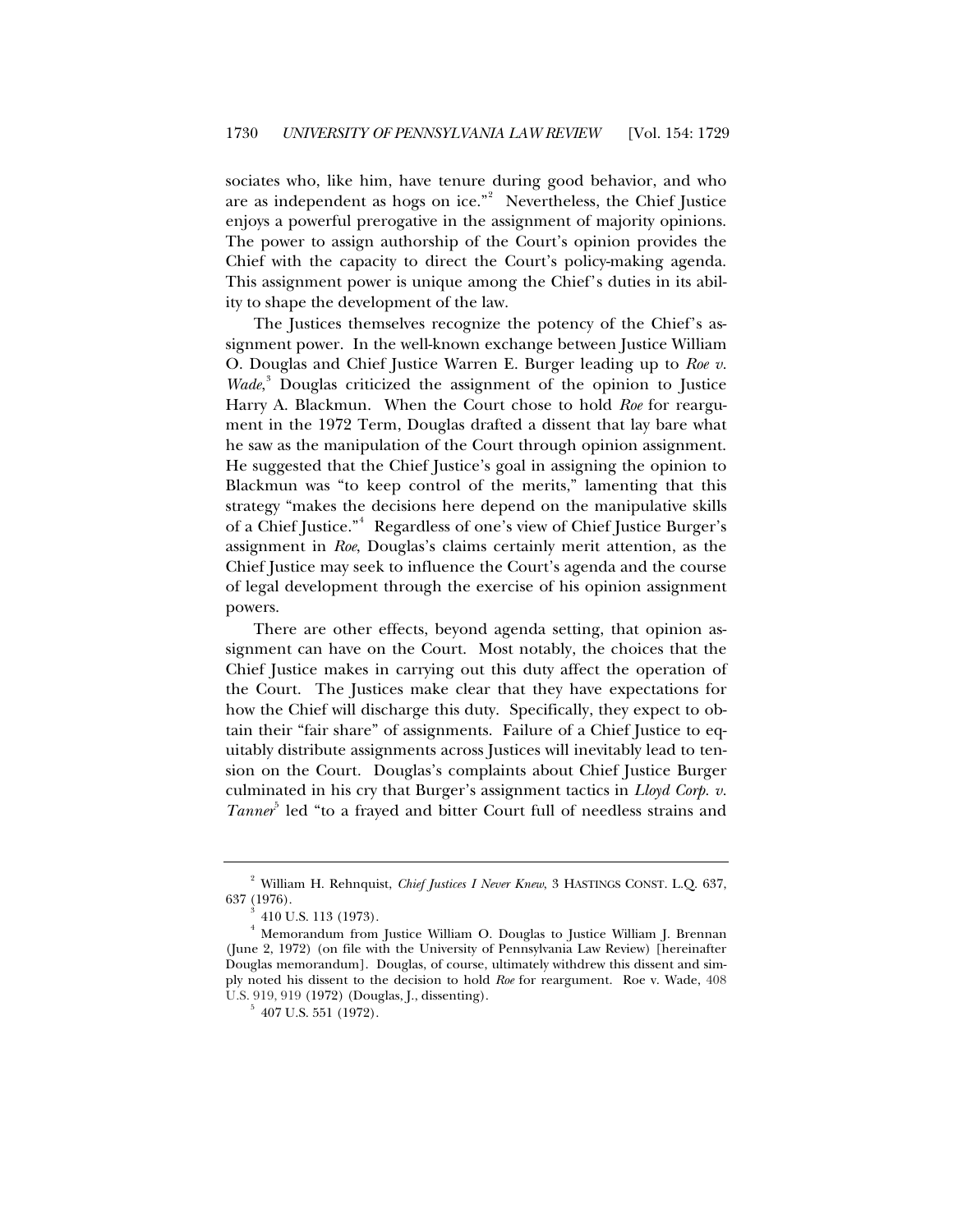quarrels."<sup>[6](#page-2-0)</sup> Equity, though critical, is not the lone expectation held by the Justices. Other norms can affect the functioning of the Court assigning opinions, for instance, to Justices who efficiently dispatch their writing chores. As I will discuss shortly, former Chief Justice Rehnquist gave these factors, dubbed "organizational needs," great significance in his assignment decisions.<sup>[7](#page-2-1)</sup>

In the pages that follow, I will discuss the agenda-setting capacity of opinion assignment. As will be evident, the Chief is able to guide or manipulate—the Court's deliberation toward options that he most favors, either producing policy gain or minimizing policy loss. This tendency is accentuated in unanimous or near-unanimous cases, but suppressed when the Chief has a fragile majority to preserve. I then discuss the Chief's pursuit of the Court's organizational needs through opinion assignment. As one sees in Justice Douglas's letter, it has often been asserted that the Chief's assignment decisions can affect the smooth operation of the Court. Finally, I offer empirical evidence of the causal factors that guided Chief Justice Rehnquist's opinion assignment decisions from the 1986 to the 1993 Terms.

#### I. THE ASSIGNMENT OF MAJORITY OPINIONS

When the Chief Justice is in the majority at the conference discussion following oral arguments, it falls to him to assign the majority opinion.<sup>[8](#page-2-2)</sup> On those occasions when the Chief is in the conference minority, the senior Associate Justice in the majority receives the re-sponsibility of assigning the opinion.<sup>[9](#page-2-3)</sup> At the conclusion of every oral

<span id="page-2-0"></span> $^6$  Draft Letter from Justice William O. Douglas to Chief Justice Warren E. Burger (May 1, 1972) [hereinafter Douglas letter] (on file with the University of Pennsylvania Law Review). This letter was written to protest Burger's practice of passing at conference before later casting a vote with the majority and then assigning the opinion. Douglas never sent this letter to Burger, but kept it in his case file. 7 *See* Forrest Maltzman & Paul J. Wahlbeck, *May It Please the Chief? Opinion Assign-*

<span id="page-2-1"></span>*ments in the Rehnquist Court*, 40 AM. J. POL. SCI. 421, 423-24 (1996) ("[S]tudents of the Court have proposed an 'organizational needs' model in which the Chief distributes the workload evenly among justices, assigns cases to those justices who are most efficient and encourages specialization by routinely assigning similar cases to the same

<span id="page-2-2"></span>justice." (citations omitted)). 8 BOBERT J. STEAMER, CHIEF JUSTICE: LEADERSHIP AND THE SUPREME COURT 28 (1986). 9 *See* Sandra Lee Wood, In the Shadow of the Chief: The Role of the Senior Asso-

<span id="page-2-3"></span>ciate Justice of the United States Supreme Court 15-16 (June 1994) (unpublished Ph.D. dissertation, University of Minnesota) (on file with Biddle Law Library, University of Pennsylvania) (explaining that "[o]pinion assignment (when the Chief disagrees) is certainly one" of the prerogatives of the senior Associate Justice).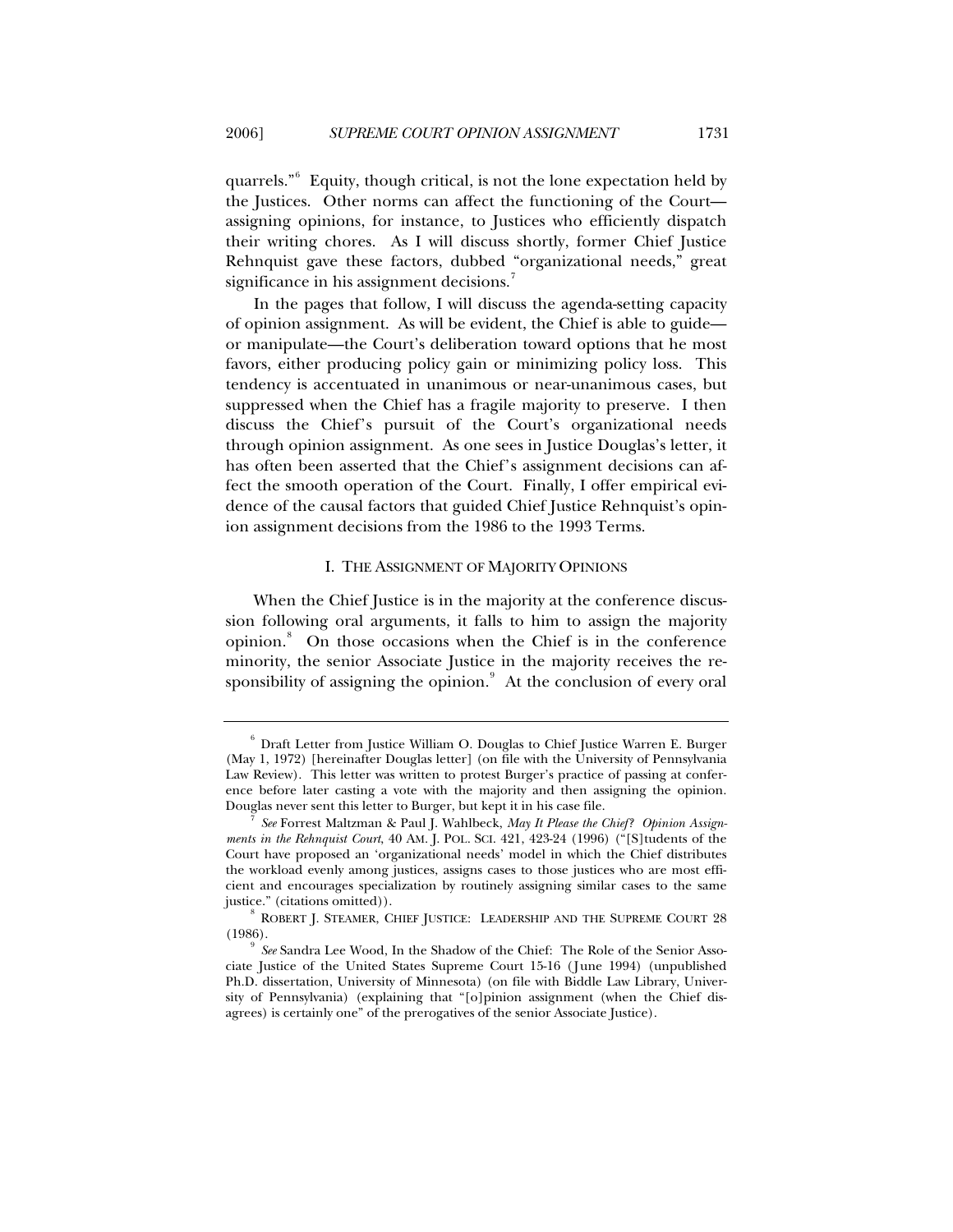argument session, which lasts two weeks, the Chief Justice distributes an assignment sheet to each chambers. Chief Justice Rehnquist remarked, "When I was an associate justice I eagerly awaited the assign-ments."<sup>[10](#page-3-0)</sup> This assignment sheet lists the assignments made to the Justices, as well as the identity of the assignor if it is not the Chief Justice. $11$ 

What accounts for the Chief Justice's choice in assigning opinions? In large part, political scientists explain this choice as an effort by the Chief Justice to advance his own strategic policy objectives, while meeting the Court's organizational needs. Most political scientists who study decision making on the Court point to the Justices' policy preferences as the primary factor. This common perspective assumes that Justices seek to further the legal outcomes that most closely comport with their own personal policy goals.<sup>[12](#page-3-2)</sup> The central role of policy preferences is evident in Justices' decisions to grant or deny certiorari petitions, $13$  in their efforts to bargain with and accom-

<span id="page-3-0"></span> $^{10}$  WILLIAM H. REHNQUIST, THE SUPREME COURT: HOW IT WAS, HOW IT IS 296 (1987).

<span id="page-3-1"></span>If an Associate Justice assigns the opinion, his or her identity is revealed by initials next to the assignment. Associate Justices assigned 14.1% of opinions during the Burger Court, FORREST MALTZMAN, JAMES F. SPRIGGS II & PAUL J. WAHLBECK, CRAFT-ING LAW ON THE SUPREME COURT: THE COLLEGIAL GAME 32 (2000), and 18.9% during the first eight years of the Rehnquist Court, Forrest Maltzman & Paul J. Wahlbeck, *Opinion Assignment on the Rehnquist Court*, 89 JUDICATURE 121, 123 (2005).<br><sup>12</sup> *See* LEE EPSTEIN & JACK KNIGHT, THE CHOICES JUSTICES MAKE 23 (1998)

<span id="page-3-2"></span><sup>(&</sup>quot;[M]ost justices in most cases pursue policy; that is, they want to move the substantive content of law as close as possible to their preferred position."); MALTZMAN, SPRIGGS & WAHLBECK, *supra* note 11, at 18 ("Supreme Court justices are strategic actors who pursue their policy preferences within the strategic constraints of a case and the Court."); JEFFREY A. SEGAL & HAROLD J. SPAETH, THE SUPREME COURT AND THE ATTITUDINAL MODEL REVISITED 86 (2002) (arguing that the best-supported explanation for Justices' decision making is the "attitudinal model," which holds that "the Supreme Court decides disputes in light of the facts of the case vis-à-vis the ideological attitudes of the

<span id="page-3-3"></span>justices"). 13 Certiorari decisions have been explained as a means to provide uniformity in the face of conflicting lower court decisions, S. Sidney Ulmer, *The Supreme Court's Certiorari Decisions: Conflict as a Predictive Variable*, 78 AM. POL. SCI. REV. 901, 910 (1984), but also as a mechanism to "pursue . . . policy goals by deciding cases with maximum potential impact on political, social, or economic policy," Gregory A. Caldeira & John R. Wright, *Organized Interests and Agenda Setting in the U.S. Supreme Court*, 82 AM. POL. SCI. REV. 1109, 1111 (1988), and as strategic calculations to avoid consideration of cases whose outcomes could run counter to their preferences, Gregory A. Caldeira, John R. Wright & Christopher J.W. Zorn, *Sophisticated Voting and Gate-Keeping in the Supreme Court*, 15 J.L. ECON. & ORG. 549, 566 (1999).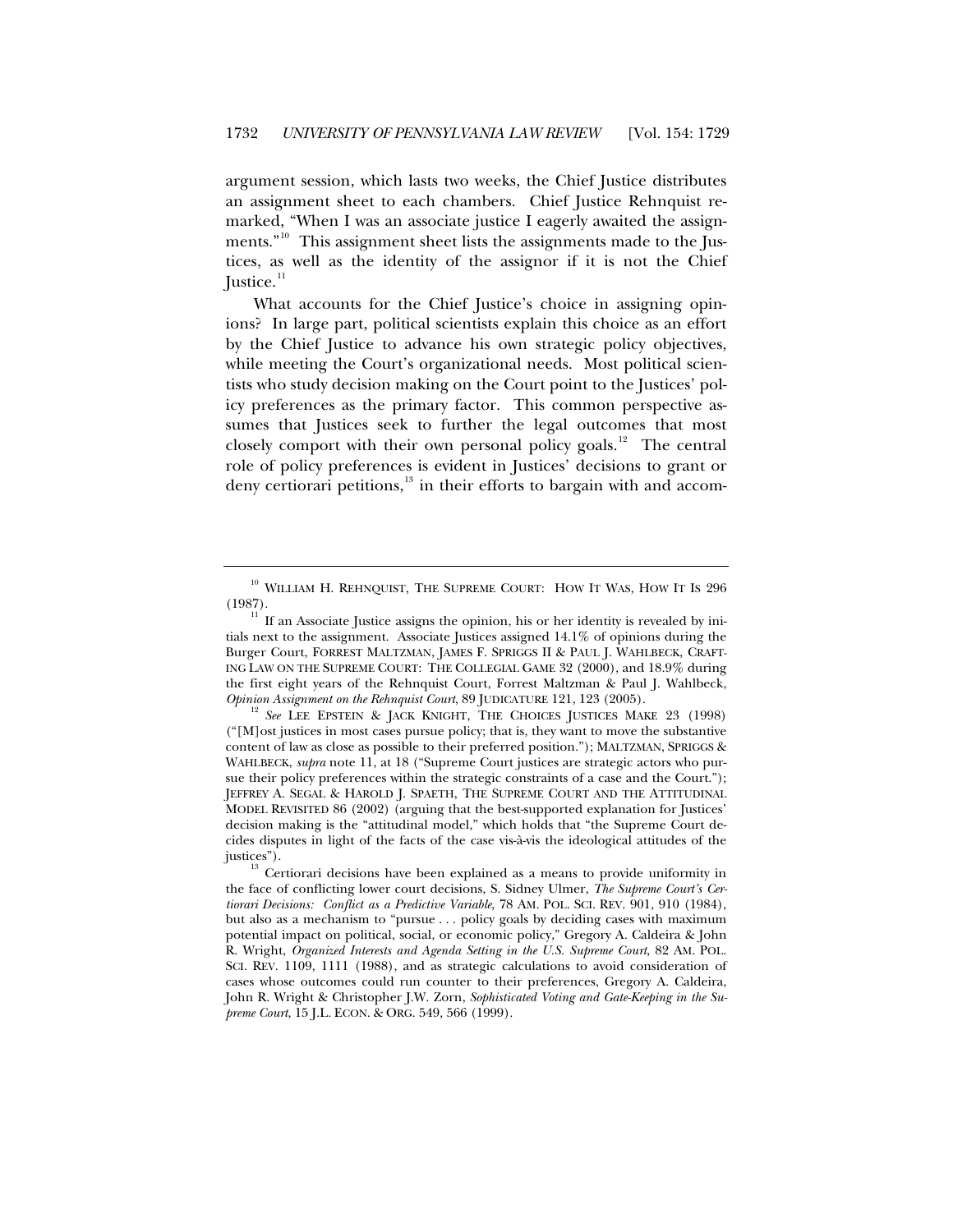modate their colleagues, $14$  and even in their decisions to write separate opinions.<sup>1</sup>

Opinion assignment is thus seen by those who maintain the primacy of policy seeking on the Court as a means by which the Chief Justice pursues his policy goals. As David Rohde and Harold Spaeth put it, "the rational strategy for the assignor is to assign the opinion to the justice whose views are most like his own on the issue being decided."[16](#page-4-2) This approach has two potential effects: maximizing policy gain and minimizing policy loss. When the Chief Justice's preferred outcome is in ascendancy, he can maximize policy gain by assigning the opinion either to himself or to someone whose views are similar to his own. In contrast, when the Chief's views do not hold sway at conference, he can minimize policy loss by joining the majority and assigning the opinion to the Justice in the majority who will do the least damage to legal policy, as he sees it. As Abe Fortas once wrote: "If the Chief Justice assigns the writing of the opinion of the Court to Mr. Justice *A*, a statement of profound consequence may emerge. If he assigns it to Mr. Justice *B*, the opinion of the Court may be of limited consequence."

Conceptually, the Chief uses opinion assignment to influence the Court by using it as an agenda-setting tool. First, by selecting who will draft the majority opinion, the Chief Justice can direct which policy alternatives will receive consideration by the Court. As Justice Douglas asserted in his unpublished *Roe* opinion, the purpose of the confer-

<span id="page-4-0"></span><sup>14</sup> MALTZMAN, SPRIGGS & WAHLBECK, *supra* note 11, at 100 (asserting that the "paramount" factor shaping accommodation in opinion writing "is the ideological distance between the author and the other justices at the initial conference who expressed support for the majority position"); James F. Spriggs II, Forrest Maltzman & Paul J. Wahlbeck, *Bargaining on the U.S. Supreme Court: Justices' Responses to Majority Opinion Drafts*, 61 J. POL. 485, 485 (1999) (asserting, with empirical support, that "justices decide how to respond [to majority opinion drafts] based on the effect a choice will have on securing their policy goals"); Paul J. Wahlbeck, James F. Spriggs II & Forrest Maltzman, *Marshalling the Court: Bargaining and Accommodation on the United States Supreme Court*, 42 AM. J. POL. SCI. 294, 294 (1998) (finding that an examination of the number of majority opinion drafts circulated demonstrates that an author's accommodation is influenced, in part, by the Justices' bargaining tactics).

<span id="page-4-1"></span><sup>&</sup>lt;sup>15</sup> See Paul J. Wahlbeck, James F. Spriggs II & Forrest Maltzman, *The Politics of Dissents and Concurrences on the U.S. Supreme Court*, 27 AM. POL. Q. 488, 489 (1999) (arguing that "separate opinions result from the justices' pursuit of their policy preferences within both strategic and institutional constraints").  $^{16}$  DAVID W. ROHDE & HAROLD J. SPAETH, SUPREME COURT DECISION MAKING 174

<span id="page-4-2"></span>

<span id="page-4-3"></span><sup>(1976). 17</sup> Abe Fortas, *Chief Justice Warren: The Enigma of Leadership*, 84 YALE L.J. 405, 405 (1975).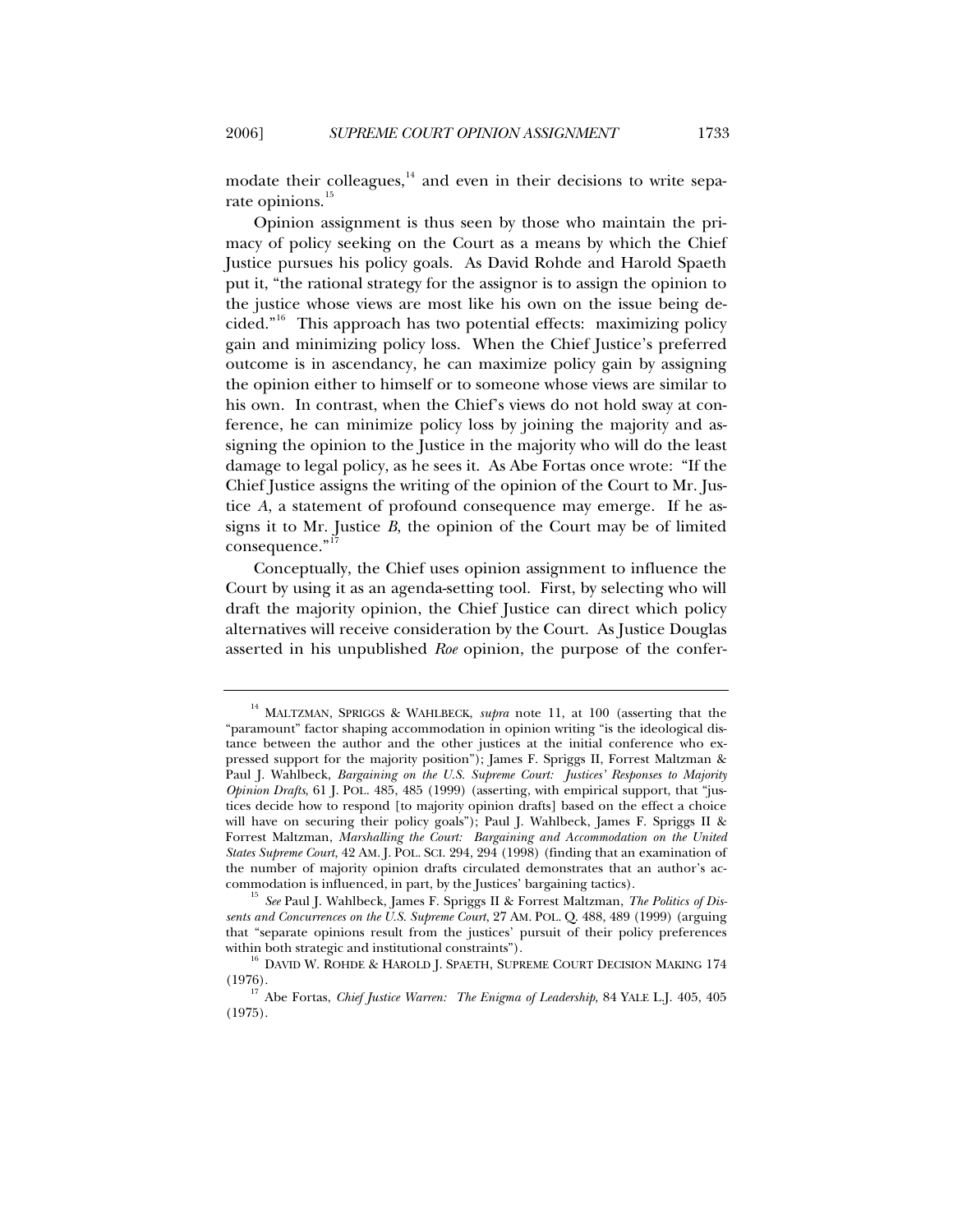ence discussion is to determine the Court's consensus for disposing of a case, with the assigned author serving as an agent to draft an opin-ion consistent with that consensus.<sup>[18](#page-5-0)</sup> But the opinion author is able to direct the Court's policy-making attention to a particular policy alternative. In this way, the assigned author has the capacity to set the agenda for the Court, similar to what we see with government officials in other branches who are responsible for recommending a policy al-ternative from among a set.<sup>[19](#page-5-1)</sup>

Second, opinion assignment enables the Chief Justice to set the Court's agenda not only by influencing which alternatives the Court considers, but also by guiding the order in which they are consid-ered.<sup>[20](#page-5-2)</sup> Since the majority opinion is circulated before other Justices' draft dissents or concurrences, the majority author can secure preliminary commitments from her colleagues prior to their consideration of competing opinions. Moreover, an assigned author who does not favor the majority view may attempt to form a new majority by adding an alternative to the debate that may not have been consid-ered previously by the Justices.<sup>[21](#page-5-3)</sup>

#### II. CONSTRAINTS ON AGENDA SETTING

Even though the Chief Justice can use opinion assignment to advance his policy goals, he cannot pursue that objective without constraint. The Chief operates within limits created either by the press of other goals that he values, such as a harmonious and smoothly operating Court, or by norms that limit his ability to pursue single-mindedly

<span id="page-5-1"></span><span id="page-5-0"></span><sup>&</sup>lt;sup>18</sup> Douglas memorandum, *supra* note 4, at 1-3.<br><sup>19</sup> *See generally* Thomas H. Hammond, *Agenda Control, Organizational Structure, and Bureaucratic Politics*, 30 AM. J. POL. SCI. 379 (1986) (comparing agenda control in the administrative and legislative contexts). 20 *See* WILLIAM H. RIKER, THE ART OF POLITICAL MANIPULATION, at xi (1986) (ex-

<span id="page-5-2"></span>amining how the "preferences of individual members of a group are amalgamated into a decision for the group as a whole"); WILLIAM H. RIKER, LIBERALISM AGAINST POPU-LISM: A CONFRONTATION BETWEEN THE THEORY OF DEMOCRACY AND THE THEORY OF SOCIAL CHOICE 169-95 (1982) (presenting an empirical analysis of the role a group's leader plays in controlling the agenda of the group's decision-making process). Some scholars of legislative behavior suggest that congressional committees are able to control outcomes through their control over the conference report, which constitutes the final proposal. *See, e.g.*, Kenneth A. Shepsle & Barry R. Weingast, *The Institutional Foundations of Committee Power*, 81 AM. POL. SCI. REV. 85, 87 (1987) (describing "pro-

<span id="page-5-3"></span>See Lee Epstein & Olga Shvetsova, *Heresthetical Maneuvering on the US Supreme Court*, 14 J. THEORETICAL POL. 93, 96-98 (2002) (exploring the notion that adding alternatives can divide a majority).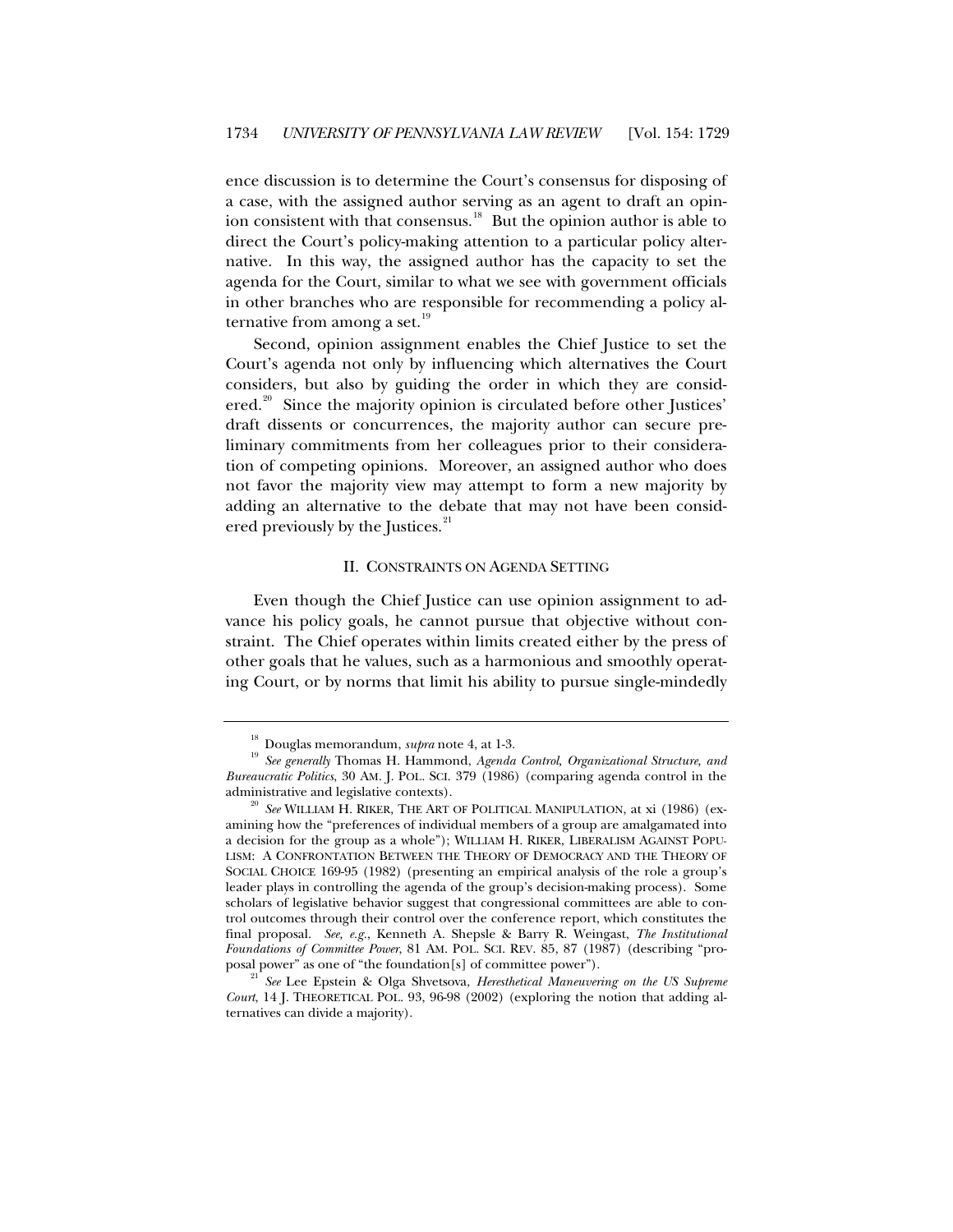policy-based assignments.<sup>[22](#page-6-0)</sup> As the latter view suggests, the choices available to the Chief may be limited by the expectations held by his colleagues. These expectations could be shaped by formal rules, such as the number of Justices needed to form a majority, or by informal norms, like an equitable distribution of opinions.<sup>[23](#page-6-1)</sup> Another way to conceptualize the linkage of these goals is to recognize that the Chief Justice, as the Court's task leader,<sup>[24](#page-6-2)</sup> may pursue multiple goals simul $t$ aneously.<sup>[25](#page-6-3)</sup> The Chief's pursuit of nonpolicy goals will necessarily hamper his ability to maximize policy gain in each case.

As such, the Chief uses the opinion assignment power to enhance the legitimacy of the Court's opinions, promote harmony on the bench, and ensure that the Court completes its work in a timely fashion. These goals can be, and according to many studies are, met by paying heed to each Justice's share of the Court's workload, efficiency in completing her assigned opinions, and issue specialization.<sup>[26](#page-6-4)</sup> Chief

<span id="page-6-2"></span>(1990) (discussing the role of informal and formal constraints on human interaction). 24 *See* David J. Danelski, *The Influence of the Chief Justice in the Decisional Process of the Supreme Court*, *in* THE FEDERAL JUDICIAL SYSTEM: READINGS IN PROCESS AND BEHAVIOR 147, 147-48 (Sheldon Goldman & Thomas P. Jahnige eds., 1968) (reviewing the Chief's leadership responsibilities). 25 *See* LAWRENCE BAUM, THE PUZZLE OF JUDICIAL BEHAVIOR 23-56 (1997) (identify-

<span id="page-6-3"></span>ing the "diverse array of goals" pursued by Justices); GEORGE TSEBELIS, NESTED GAMES: RATIONAL CHOICE IN COMPARATIVE POLITICS 7-10 (1990) (arguing that rational decision makers simultaneously play multiple games based on different goals). Maltzman and Wahlbeck find empirical support for the multiple-goal perspective over the view that the Chief is constrained only by the Court's organizational needs. Maltzman & Wahlbeck, *supra* note 22, at 561.<br><sup>26</sup> *See* Saul Brenner, *Issue Specialization as a Variable in Opinion Assignment on the U.S.* 

<span id="page-6-0"></span><sup>&</sup>lt;sup>22</sup> Forrest Maltzman & Paul J. Wahlbeck, *A Conditional Model of Opinion Assignment on the Supreme Court*, 57 POL. RES. Q. 551, 551 (2004).

<span id="page-6-1"></span><sup>&</sup>lt;sup>23</sup> See JACK KNIGHT, INSTITUTIONS AND SOCIAL CONFLICT 53-66 (1992) (reviewing the role of institutions and expectations in strategic choice); JAMES G. MARCH & JOHAN P. OLSEN, REDISCOVERING INSTITUTIONS: THE ORGANIZATIONAL BASIS OF POLITICS 21- 26 (1989) (listing sources of rules that constrain or dictate behavior); DOUGLASS C. NORTH, INSTITUTIONS, INSTITUTIONAL CHANGE AND ECONOMIC PERFORMANCE 36-53

<span id="page-6-4"></span>*Supreme Court*, 46 J. POL. 1217, 1217-18 (1984) (enumerating the possible rationales for issue specialization); Saul Brenner & Jan Palmer, *The Time Taken To Write Opinions as a Determinant of Opinion Assignments*, 72 JUDICATURE 179, 182-84 (1988) (identifying efficiency in completing earlier opinions as a significant factor in opinion assignment); Saul Brenner & Harold J. Spaeth, *Issue Specialization in Majority Opinion Assignment on the Burger Court*, 39 W. POL. Q. 520, 523 (1986) (finding "evidence of specialization"); Davis, *supra* note 1, at 72 (examining the success of Chief Justice Rehnquist's stated goal of distributing opinions evenly); Elliot E. Slotnick, *The Equality Principle & Majority Opinion Assignment on the United States Supreme Court*, 12 POLITY 318, 318-20 (1979) (discussing the complex reasoning in opinion assignment, particularly the equality norm); Harold J. Spaeth, *Distributive Justice: Majority Opinion Assignments in the Burger Court*, 67 JUDICATURE 299, 300 (1984) (studying "assignment equality").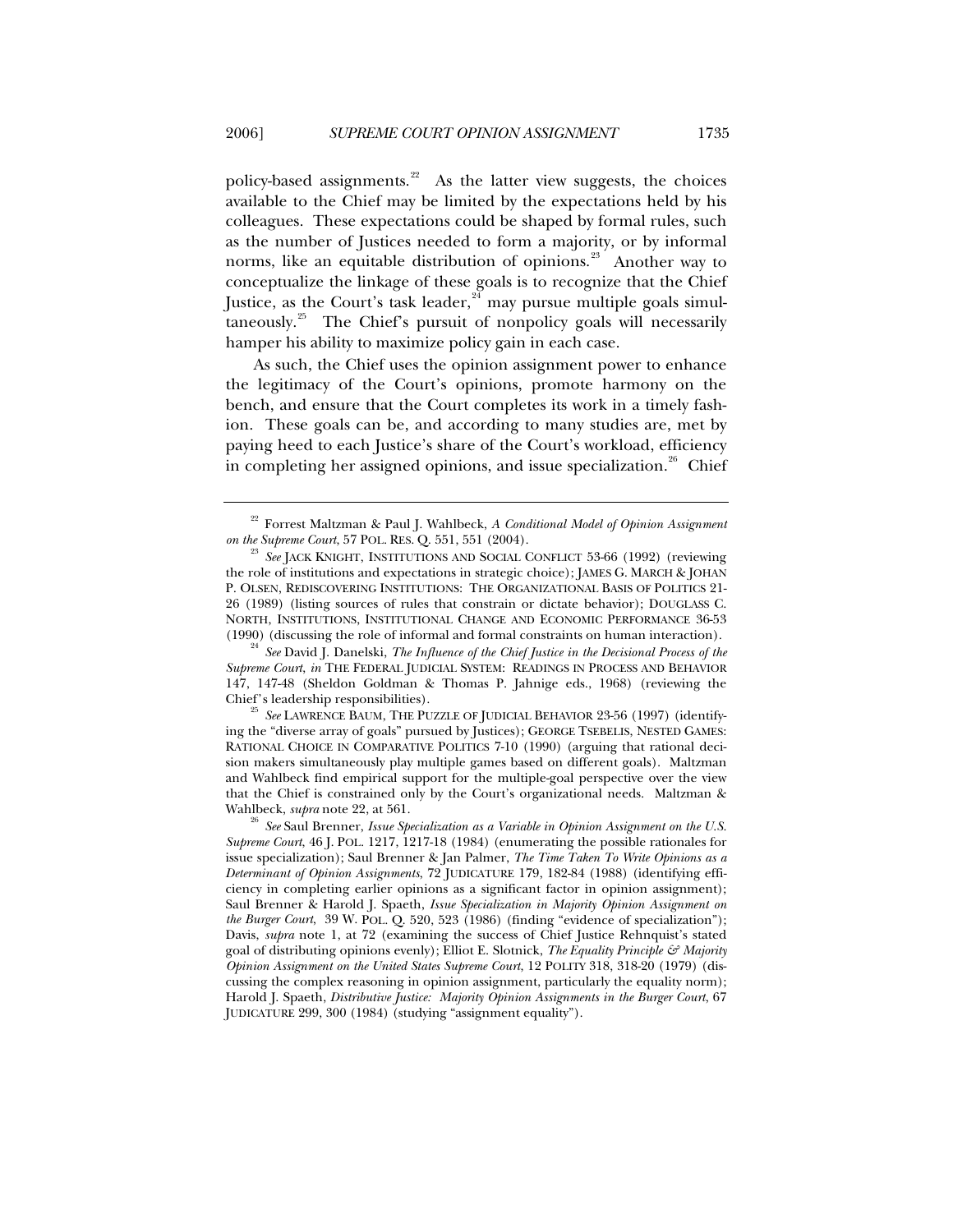Justice Rehnquist claimed to pay particular attention to these considerations. On November 24, 1989, Rehnquist sent a memo to the Conference reiterating his attention to equity, but giving notice that he planned to give additional weight to the Justices' abilities to complete their assigned tasks.<sup>[27](#page-7-0)</sup> Rehnquist, despite his expressed emphasis on these considerations, was not unique. Assignments made by Chief Justices Earl Warren and Warren Burger suggest that Rehnquist's prede-cessors also took these factors into consideration.<sup>[28](#page-7-1)</sup>

Inevitably, the organizational needs of the Court and the Chief Justice's strategic policy considerations can conflict when the Chief Justice assigns one of his colleagues the task of writing for a majority of the Court. Unlike the Chief Justice, Associate Justices who make assignments do not have to balance these competing considerations, as they do not fill the institutional leadership role that the Chief does. This leaves Associate Justices freer to advance their policy goals through opinion assignment.<sup>[29](#page-7-2)</sup> Although the conflict between the pursuit of policy goals and the safeguarding of the Court's organizational needs underlies much of the criticism of Chief Justice Burger's assignment decisions, Rehnquist publicly stated that he allowed the organizational needs of the Court to trump strategic policy considera-tions.<sup>[30](#page-7-3)</sup> While some differences emerge from studies of different Chief Justices, they tend to weigh factors in a similar manner.

## III. OPINION ASSIGNMENT AS AGENDA SETTING

The capacity of opinion assignment for agenda setting, and the Chief Justice's use of it to minimize policy loss, is vividly illustrated in the 1972 case of *Loper v. Beto*. [31](#page-7-4) In 1969, Otis Loper filed one of "a steady succession of petitions" for habeas corpus to challenge his 1947

<span id="page-7-0"></span> $27$  Memorandum from Chief Justice William H. Rehnquist to the Conference, Policy Regarding Assignments (Nov. 24, 1989) [hereinafter Rehnquist memorandum] (on file with the University of Pennsylvania Law Review) ("[I]t only makes sense in the assignment of additional work to give some preference to those who are 'current' with

<span id="page-7-1"></span>respect to past work."). 28 *See* MALTZMAN, SPRIGGS & WAHLBECK, *supra* note 11, at 35-53 (identifying and quantifying the factors used in assignments by Chief Justices Burger and Warren); Maltzman & Wahlbeck, *supra* note 22, at 558 (revealing that expertise, equity, ideology,

<span id="page-7-4"></span><span id="page-7-3"></span><span id="page-7-2"></span>and efficiency played into the assignment decisions of each Chief Justice).<br><sup>29</sup> MALTZMAN, SPRIGGS & WAHLBECK, *supra* note 11, at 40.<br><sup>30</sup> See REHNQUIST, *supra* note 10, at 297 ("I take into consideration the extent to which the various justices are current [in their workload].").  $31\quad 405$  U.S. 473 (1972).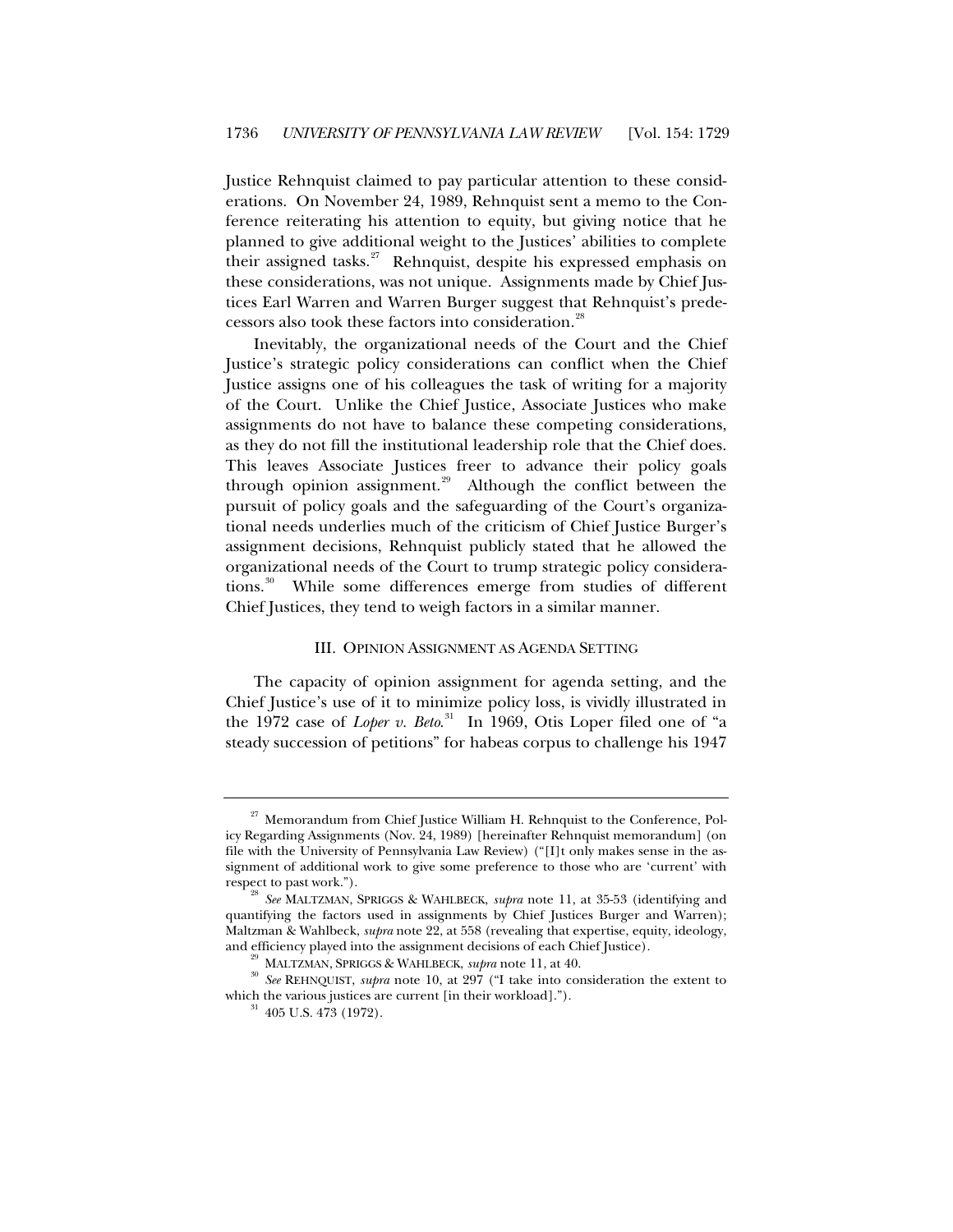conviction for raping his stepdaughter. $32$  At issue was whether "the use of prior, void convictions for impeachment purposes deprive[s] a criminal defendant of due process of law where their use might well have influenced the outcome of the case."<sup>[33](#page-8-1)</sup> At his 1947 trial, Loper testified on his own behalf, maintaining that he had not assaulted his stepdaughter. During cross-examination, Loper conceded that he had four felony convictions between 1931 and 1940. The jury found Loper guilty and sentenced him to fifty years in prison. In 1969, Loper claimed that the convictions that were used to impeach his testimony had been obtained without the benefit of counsel. This claim was supported by his sworn testimony and court records. Although his petition for habeas corpus was denied by the District Court for the Southern District of Texas, a decision which was later affirmed by the Fifth Circuit Court of Appeals, the Supreme Court granted certiorari to hear Loper's appeal.<sup>[34](#page-8-2)</sup>

At conference, according to the records of several retired Justices, including Justice William J. Brennan, Jr., the conference expressed support for three distinct dispositions: affirm the lower court (Rehnquist), remand for resentencing (Burger and Powell), and reverse the lower courts and remand for a new trial (Brennan, Stewart, White, Marshall, and Brennan). $35$  Douglas was absent from the arguments and did not cast a conference vote, although he later voted to remand for a new trial.

If Brennan's and Powell's docket sheets are an accurate record of the conference vote, the duty to assign the task of writing the majority opinion would fall to Justice Brennan as the senior Justice in the conference majority. However, the assignment sheet for the January argument session that Chief Justice Burger circulated on January 25, 1972, indicated that Burger assigned himself this opinion. In particular, Burger assigned this opinion as a per curiam to dismiss the case as

<span id="page-8-0"></span><sup>32</sup> Loper v. Beto, 440 F.2d 934, 936 (5th Cir. 1971), *vacated*, 405 U.S. 473 (1972). Loper was paroled after serving fifteen years of his sentence. With his release, he received permission to move to Mississippi. Loper's parole was cut short, however, following his arrest for stealing a car. Before Loper could be moved back to the Texas Department of Corrections, he escaped from the Carthage, Mississippi, jail and remained at large for more than a year. After his eventual capture, he was taken to

<span id="page-8-1"></span>Texas where he was again incarcerated. *Id.* <sup>33</sup> Loper v. Beto, 404 U.S. 821 (1971) (mem.), *granting cert. to* 440 F.2d 934 (5th

<span id="page-8-2"></span>Cir. 1971). 34 The facts of *Loper* were derived from the Supreme Court's opinion. 405 U.S. at

<span id="page-8-3"></span><sup>474-80.</sup>  $\frac{35}{35}$  Letter from Justice William J. Brennan to Chief Justice Warren E. Burger (Jan. 26, 1972) (on file with the University of Pennsylvania Law Review).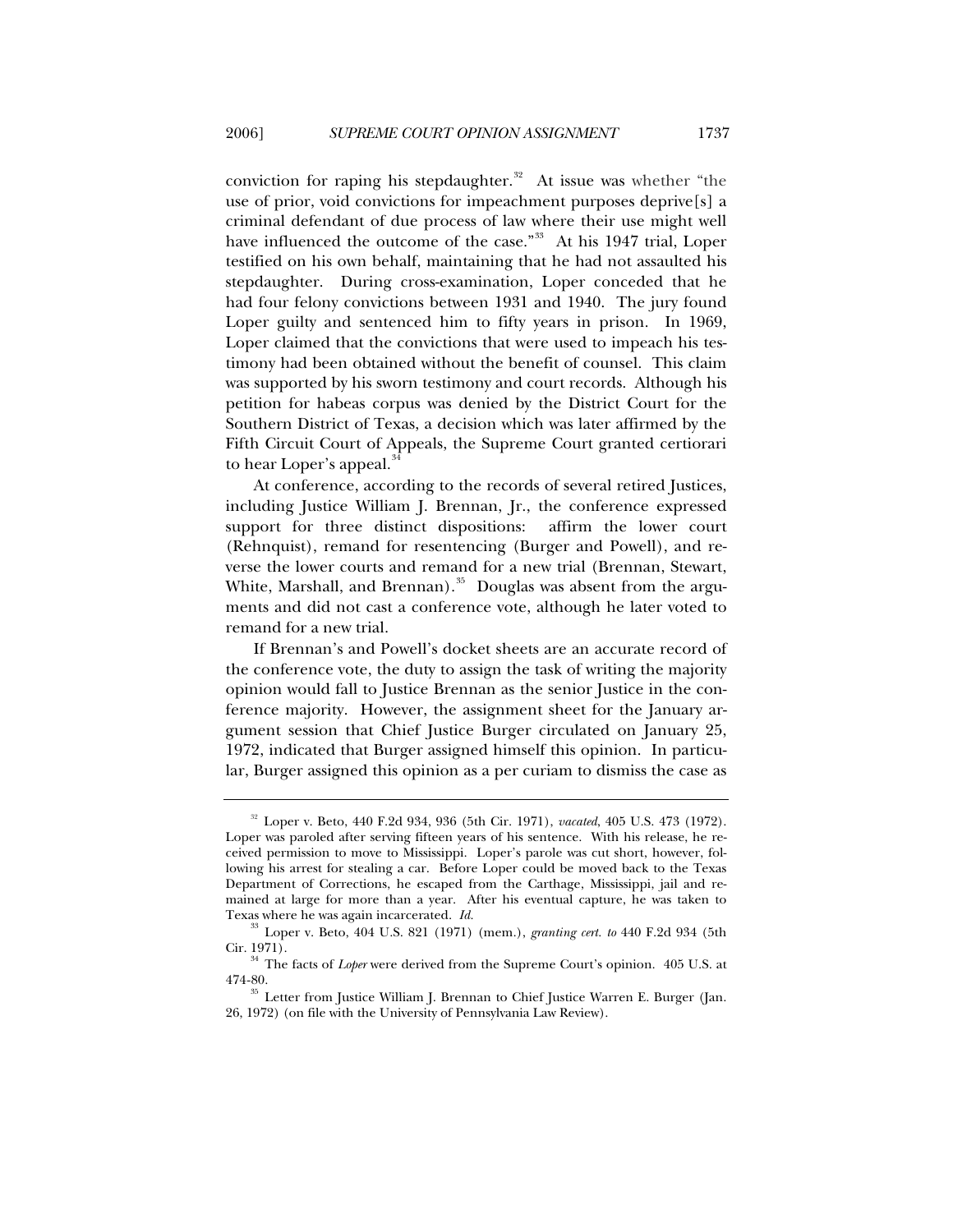improvidently granted (DIG). Brennan responded the next day with his letter recounting the vote that he had recorded in his personal notes, and stating that as the senior Justice in the conference majority, he would assign the opinion to Potter Stewart. He said, "I had supposed in that circumstance it would fall to me to assign the opinion. The assignment sheet, however, shows that you have assigned it to yourself to write an opinion dismissing [the appeal] as improvidently granted. No one seems to have cast that vote."<sup>[36](#page-9-0)</sup> Justice Stewart also wrote to the Chief to corroborate Brennan's version of the conference vote: "My notes do not show that anyone at Conference voted to dis-miss this case as improvidently granted."<sup>[37](#page-9-1)</sup>

While Chief Justice Burger acknowledged the confusion over the assignment, he still maintained that a "DIG' might be possible."<sup>[38](#page-9-2)</sup> He concluded his memo by claiming, "Since I voted to reverse or 'DIG' I will make the assignment for whichever of those two finally commands a majority."<sup>[39](#page-9-3)</sup> There is no evidence in the notes taken by Justices Brennan, Blackmun, or Powell to confirm Burger's assertion. Each recorded his preference for remanding the case for resentencing. Blackmun alone mentioned a DIG in his conference notes, quoting Byron White who was "sorry we took case. But painted into corner. *Clearly [a] miscarriage* . . . [could] DIG."[40](#page-9-4) White decided, however, that precedent dictated a new trial.

There are two ways in which the Chief attempted to control the agenda in *Loper*: first, by using sophisticated voting to join the majority and select an opinion author who would minimize policy loss, and second, by proposing an alternative to the view supported by the majority. Burger perhaps sought to minimize policy loss by casting a sophisticated vote. In a multi-stage voting process, a sophisticated vote is one in which a person votes against her most preferred alternative in the first stage in order to obtain a better outcome in the second and final stage. As Calvert and Fenno described it in the congressional setting, sophisticated voting occurs "when a legislator votes against an amendment that he or she favors in principle, in order to improve

<span id="page-9-1"></span><span id="page-9-0"></span><sup>&</sup>lt;sup>36</sup> *Id.* <sup>37</sup> Letter from Justice Potter Stewart to Chief Justice Warren E. Burger (Jan. 26, 1972) (on file with the University of Pennsylvania Law Review).

 $38$  Memorandum from Chief Justice Warren E. Burger to the Conference (Jan. 26,

<span id="page-9-4"></span><span id="page-9-3"></span><span id="page-9-2"></span><sup>1972) (</sup>on file with the University of Pennsylvania Law Review).  $\frac{39}{16}$  *Id.*  $\frac{40}{14}$  Harry A. Blackmun, Conference Notes (Jan. 1972) (on file with the University of Pennsylvania Law Review).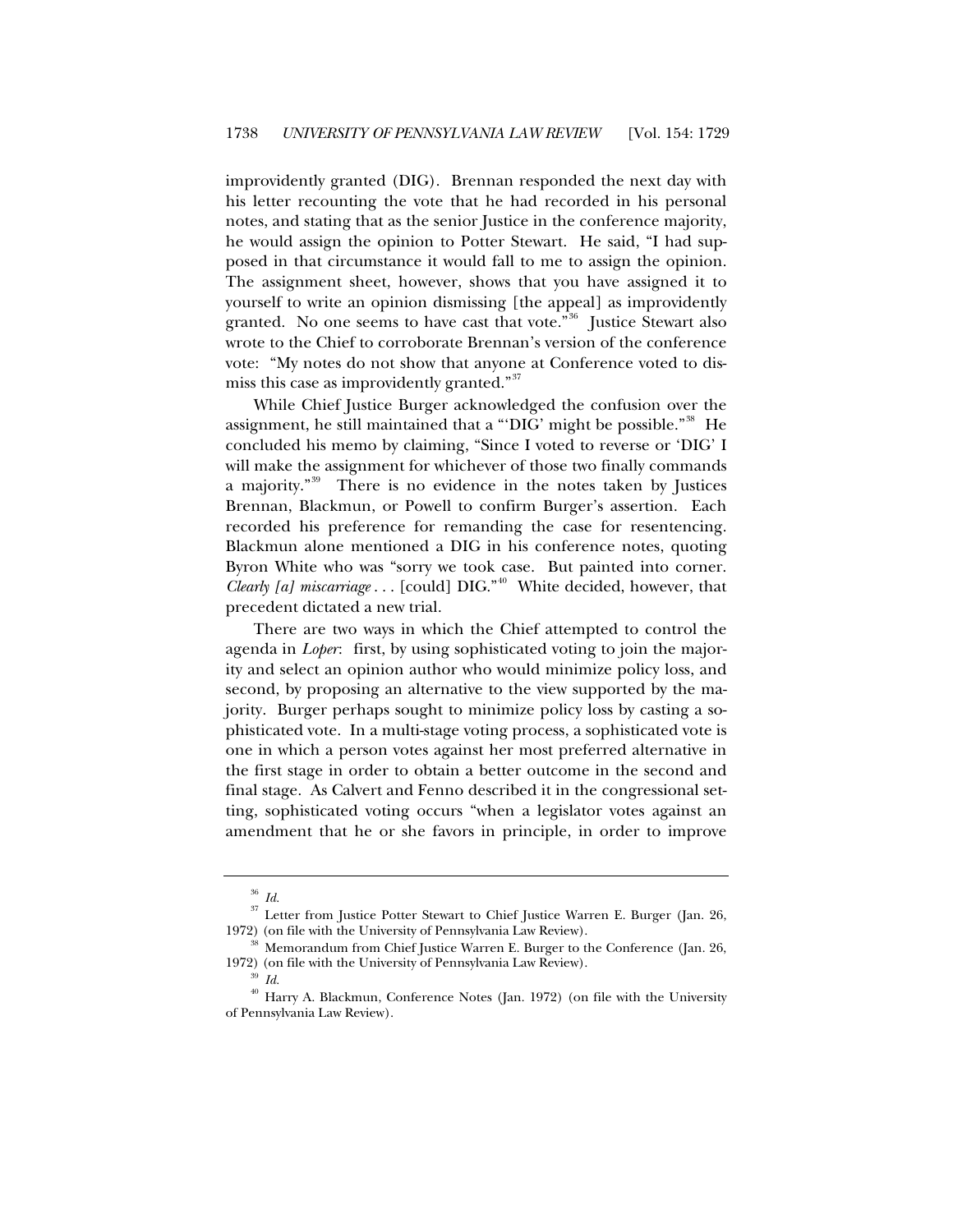chances for passage of the bill itself."<sup>[41](#page-10-0)</sup> In the Supreme Court, sophisticated voting occurs when a Justice votes for what she views as a suboptimal alternative at conference in order to obtain a more favorable final outcome. Chief Justice Burger had been previously accused of casting "phony votes" whereby, as one Justice put it, he voted "with the majority so as to assign the opinion, and then he ends up in dis-sent."<sup>[42](#page-10-1)</sup>

In the absence of a clear statement of his sincere preference in *Loper*, one must divine whether Burger's conference vote was based on insincere preferences on the basis of his voting record in similar cases. In other right-to-counsel cases, Burger had supported the prosecution 83.9% of the time and had always supported the government in cases involving prejudicial statements like those involved in *Loper*. [43](#page-10-2) Rehnquist, the lone Justice who supported affirming the lower courts in *Loper*, favored the government in 86.0% of right-to-counsel cases. In contrast, for instance, Justice Stewart, to whom Justice Brennan sought to assign the decision in *Loper*, voted for the accused in 69.7% of the Court's right-to-counsel cases during his tenure on the bench. Armed with these statistics, one might reasonably conclude that Chief Justice Burger cast his vote to remand not because he sincerely preferred this outcome, but rather because he sought to guide the Court through opinion assignment to a less damaging decision on the merits. In *Loper*, Burger could assign the case to one of several Justices who might be counted on to write a narrow opinion. In hindsight, Harry Blackmun, who switched to the dissent, or Byron White, who ultimately concurred in the result, would have provided a more acceptable opinion to Burger than would the remaining majority Jus-

<span id="page-10-0"></span><sup>41</sup> Randall L. Calvert & Richard F. Fenno, Jr., *Strategy and Sophisticated Voting in the Senate*, 56 J. POL. 349, 349 (1994). Other scholars have examined sophisticated voting in Congress. *See, e.g.*, Jeffrey A. Jenkins & Michael C. Munger, *Investigating the Incidence of Killer Amendments in Congress*, 65 J. POL. 498, 499 (2003) (discussing the use of sophisticated voting in response to the introduction of a "killer amendment"); Andrew D. Martin, *Congressional Decision Making and the Separation of Powers*, 95 AM. POL. SCI. REV. 361, 364-66 (2001) (identifying scenarios in which sophisticated voting increases); Craig Volden, *Sophisticated Voting in Supermajoritarian Settings*, 60 J. POL. 149, 151 (1998) (arguing that sophisticated voting rises where supermajorities are required to override

<span id="page-10-1"></span> $^{42}$  BERNARD SCHWARTZ, DECISION: HOW THE SUPREME COURT DECIDES CASES 45 (1996).

<span id="page-10-2"></span>These preference indicators are derived from Harold J. Spaeth, The S. Sidney Ulmer Project: U.S. Supreme Court Databases, The Original United States Supreme Court Judicial Database 1953-2005 Terms, http://www.as.uky.edu/polisci/ulmerproject/ sctdata.htm (last visited Mar. 21, 2006).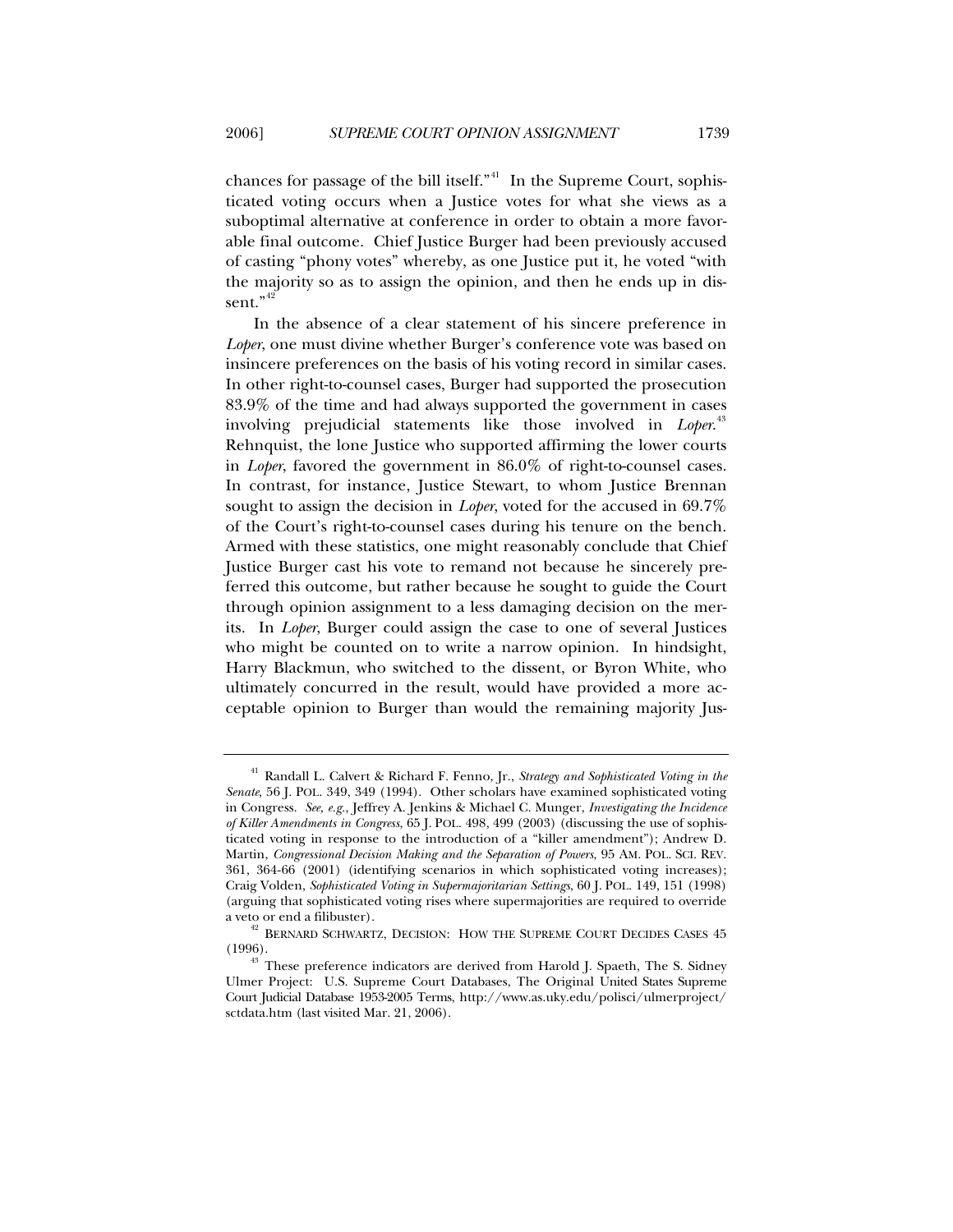tices.<sup>[44](#page-11-0)</sup> When this gambit failed, however, Chief Justice Burger relented and released the prerogative to assign the opinion to Douglas, who cast a vote to reverse by memo on January  $27, 1972$ <sup>[45](#page-11-1)</sup>

Second, the Chief Justice used the opinion assignment to intro-duce an alternative disposition.<sup>[46](#page-11-2)</sup> Although three distinct positions gained adherents at conference, Chief Justice Burger assigned the opinion in *Loper* for a fourth disposition. This undoubtedly was his attempt to divide the otherwise solid majority in favor of remanding the case for a new trial. In essence, a strategic leader can propose a new alternative that will introduce instability in the form of a voting cycle. $47$  If a vote had pit the Justices supporting remand for resentencing against those favoring remand for a new trial, the conference would have supported a new trial. But it is possible, as Burger claimed, that the DIG disposition might have defeated the remand for a new trial disposition. This voting instability appealed to Burger as it allowed him to minimize his presumed policy loss if a majority of his colleagues would find a DIG preferable to the outcome they initially supported at conference.

The effect on voting stability of adding an alternative is apparent in the Justices' preference orderings. Assume that Burger had the following preference orderings over the two dominant conference positions:

#### *Remand for Resentencing > Remand for New Trial*

<span id="page-11-2"></span>view) (allowing the earlier assignment of the opinion to Justice Stewart to stand). 46 Other Justices can propose alternatives in opinions they circulate to the Court, but the Chief Justice can initiate this switch with the opinion assignment. For instance, Justice Brennan's first draft for the majority in *Pennsylvania v. Muniz*, 496 U.S. 582 (1990), was accompanied by a cover letter that said, "Although I originally voted to affirm the judgment of the state court, I now believe that the proper disposition of the case, given our conclusions, is to vacate the judgment and remand for further proceedings. Accordingly, I have styled the draft opinion in this manner." Memorandum from Justice William J. Brennan to the Conference (May 31, 1991) (on file with the University of Pennsylvania Law Review). 47 *See* Epstein & Shvetsova, *supra* note 21, at 98 (discussing how the Chief Justice

<span id="page-11-3"></span>can create a cycle of preferences so as to control the agenda).

 $44$  Blackmun supported the prosecution in  $51.2\%$  of right-to-counsel cases, while

<span id="page-11-1"></span><span id="page-11-0"></span>White sided with the government in 70.8% of these cases. 45 *See* Letter from Justice William O. Douglas to Chief Justice Warren E. Burger (Jan. 27, 1972) (on file with the University of Pennsylvania Law Review) (voting to reverse despite having abstained at conference); Letter from Chief Justice Warren E. Burger to Justice William O. Douglas (Jan. 31, 1972) (on file with the University of Pennsylvania Law Review) (confirming Douglas's vote and indicating that Douglas should assign the opinion); Letter from Justice William O. Douglas to Chief Justice Warren E. Burger (Jan. 31, 1972) (on file with the University of Pennsylvania Law Re-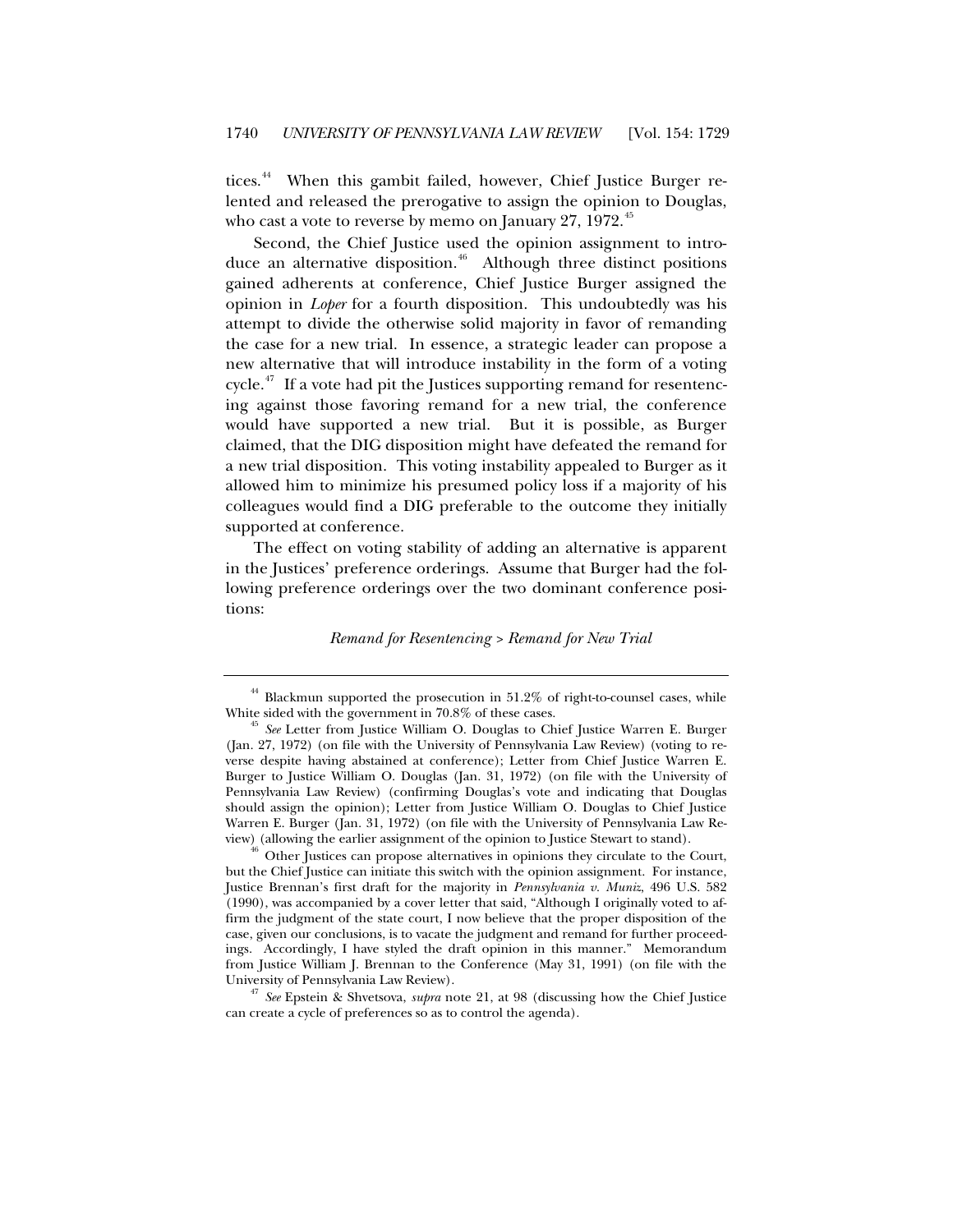In contrast, the majority's preference ordering was:

## *Remand for New Trial > Remand for Resentencing*

White's comments at conference, however, suggested that another alternative, a DIG, might be able to siphon votes from the majority. White made clear that his preference ordering was:

## *DIG > Remand for New Trial > Remand for Resentencing*

Although White would support a remand for a new trial over a remand for resentencing, it was reasonable to conclude that he might be persuaded to cast a vote to DIG the case.

In light of the controversy over Burger's assignment, the conference discussed this case again on January 27. At that time, according to Blackmun's notes, several Justices voiced support for a DIG, includ-ing the Chief Justice and Powell.<sup>[48](#page-12-0)</sup> Rehnquist continued to assert that his preference was to affirm the lower court. Stewart argued that a "DIG would be the last thing to do" and that "we are obligated to decide" the case. White stated that "I voted to deny. . . . But we did grant it. Our decision—reverse."<sup>[49](#page-12-1)</sup> Rehnquist's dissenting opinion, which concluded with his stated preference for a DIG, attracted the support of Justice Blackmun. Blackmun switched from his conference vote to remand for a new trial to Rehnquist's dissent, which supported either a DIG or an affirmance of the lower court. Ultimately, Rehnquist's

<span id="page-12-0"></span><sup>&</sup>lt;sup>48</sup> *See* Blackmun, *supra* note 40 (recording that Burger voted to "[e]ither DIG or R[everse] & remand" and that Powell "c[oul]d DIG").

<span id="page-12-1"></span><sup>&</sup>lt;sup>49</sup> *Id.* In following this course of action, White adhered to a strict interpretation of the Rule of Four and DIGs. *See* Scott A. Hendrickson, To DIG or Not To DIG: Using DIGs to Examine Supreme Court Decision Making and Agenda Setting 8 n.15 (Working Paper 2003), http://www.artsci.wustl.edu/~sahendri/workingpaper/apsa03.pdf (noting that White "digged certiorari over the dissent of *the only* four justices . . . who had voted to grant" it in *Triangle Improvement Council v. Ritchie*, 402 U.S. 497 (1971)). For *New York v. Uplinger*, 467 U.S. 246 (1984) (per curiam), Justice John Paul Stevens wrote a private letter to Justice Brennan saying that he could join Brennan's per curiam opinion dismissing the case as improvidently granted if one of the original four votes to grant joined as well. Stevens added, "I am most reluctant, however, to join this kind of disposition over the dissent of the four Members of the Court who voted to grant the case, even though, as you know, I think this was a particularly unwise grant." Letter from Justice John Paul Stevens to Justice William J. Brennan (Mar. 1, 1984) (on file with the University of Pennsylvania Law Review). Interestingly, White dissented in *Uplinger*, claiming that the case was properly before the Supreme Court and should be addressed. He concluded that a DIG was not the "proper course." 467 U.S. at 252 (White, J., dissenting). In *Loper*, there were seven sitting Justices when certiorari was granted on the votes of Justices Douglas, Brennan, Stewart, and Marshall.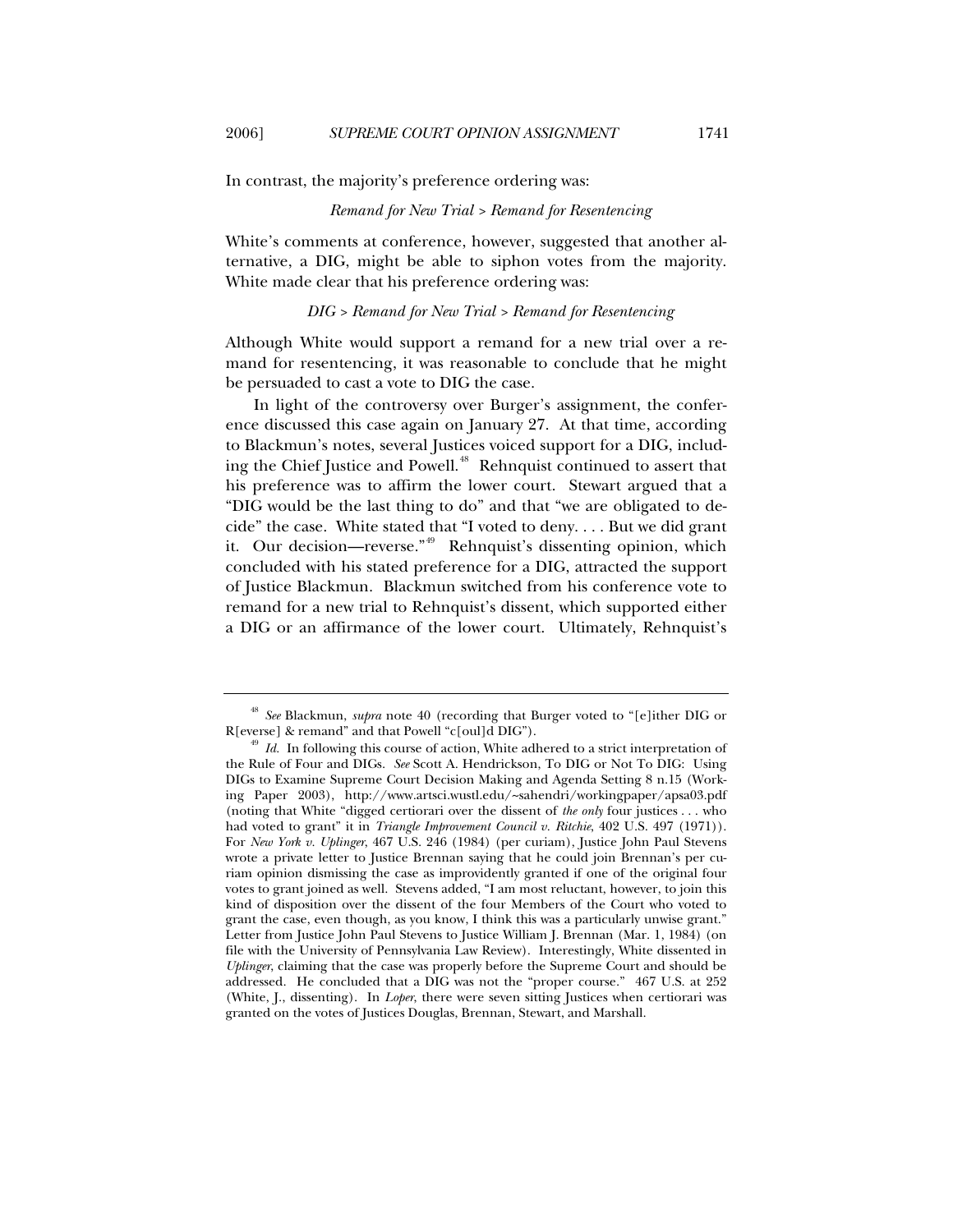opinion won the support of four Justices, but not of Justice White, who wrote an opinion concurring in the result.

### IV. CONDITIONAL EFFECTS OF AGENDA SETTING

The Chief Justice does not uniformly assign opinions to his allies, as the agenda-setting argument would hypothesize. Indeed, there are instances where a strategic Chief will signal a retreat from this goal. Most notably, the Chief may reach beyond his usual allies when the majority is particularly fragile. The literature has maintained that the Chief Justice, when facing a narrow majority, may be more likely to assign the opinion to a moderate member of the Court. Two distinct reasons have been given for this tactic: first, this would avoid the breakup of the Chief's majority coalition, and second, it may encour-age dissenters to join the opinion of the Court.<sup>[50](#page-13-0)</sup> By assigning this opinion to a more ideologically distant Justice in an effort to maintain a majority for his preferred disposition, the Chief minimizes policy loss.

The risk associated with assigning an opinion to a Justice close to one of the ideological extremes was evident in *United States v. Glaxo*  Group Ltd.<sup>[51](#page-13-1)</sup> Glaxo concerned an antitrust claim against British drug manufacturers stemming from their sublicensing agreements with American companies to sell their product while prohibiting bulk sales of their drug without prior approval. The District Court for the District of Columbia ruled in favor of the government, finding that these bulk sales restraints were a violation of the Sherman Act. As a remedy, the government sought to invalidate the underlying patents, but the district court denied this relief because the companies did not rely on their patents to defend the antitrust claim.<sup>[52](#page-13-2)</sup>

<span id="page-13-0"></span><sup>50</sup> *See* Danelski, *supra* note 24, at 156-57 (explaining how the Chief's assignments may influence the disposition of a case). Some have found that this strategy may not work, as moderate Justices are not more likely to maintain the original coalition than their more extreme colleagues, *see, e.g.*, Saul Brenner & Harold J. Spaeth, *Majority Opinion Assignments and the Maintenance of the Original Coalition on the Warren Court*, 32 AM. J. POL. SCI. 72, 80 (1988) (summarizing the results of an empirical study of Supreme Court coalitions), and dissenters are not more likely to join a moderate's opinion, *see* Saul Brenner et al., *Increasing the Size of Minimum Winning Original Coalitions on the Warren Court*, 23 POLITY 309, 315 (1990) (describing a bivariate analysis of the Warren Court coalitions and how often moderate opinions are joined by original dissenters). 51 410 U.S. 52 (1973). 52 *Id.* at 56.

<span id="page-13-2"></span><span id="page-13-1"></span>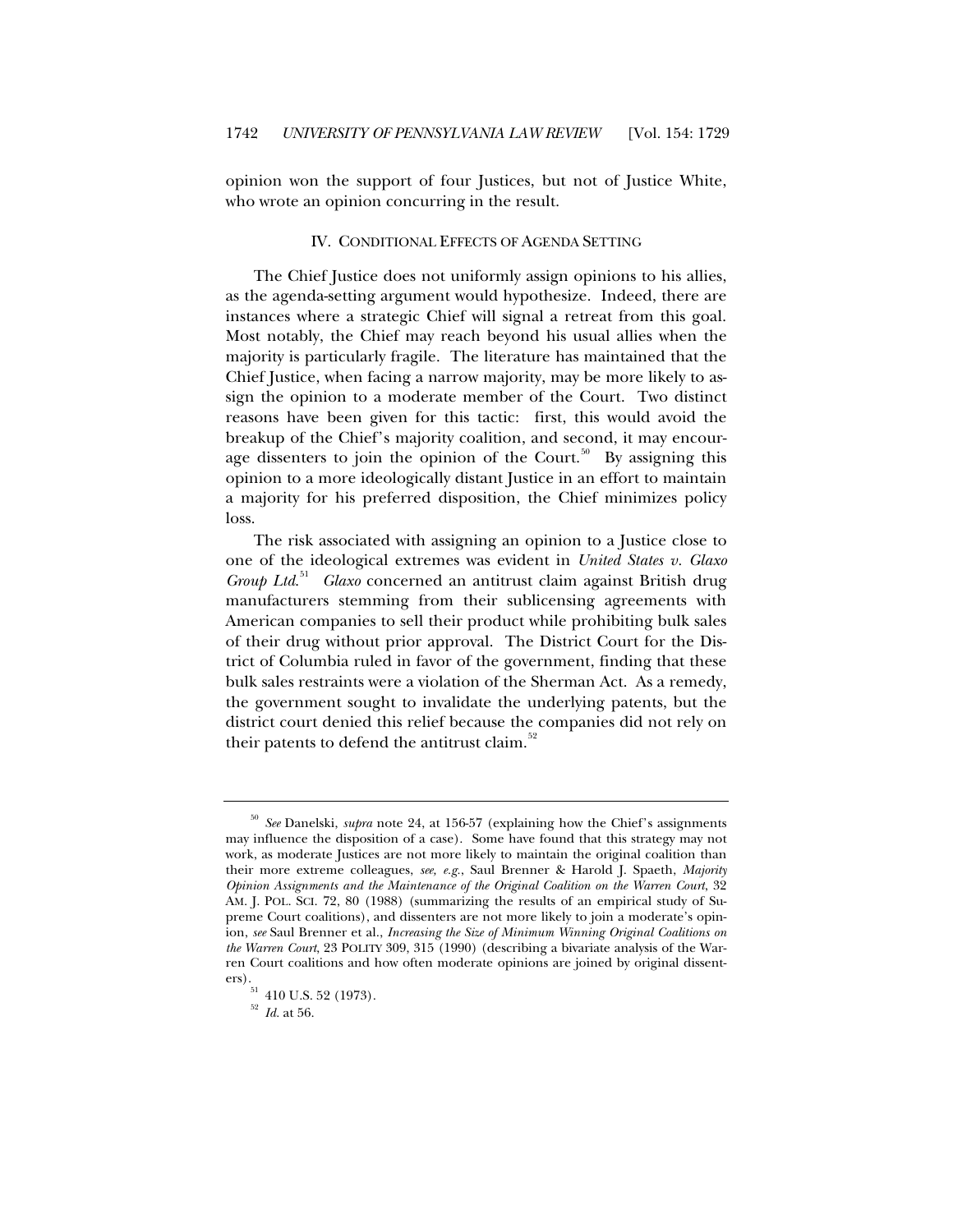After the Supreme Court heard arguments in the case on November 9, 1972, six Justices voted at conference to affirm the district court's decision. Since the Chief Justice and the two most senior Associate Justices, Douglas and Brennan, formed the conference minority, the power to assign the opinion fell to Justice Stewart. Stewart informed Chief Justice Burger on November 13, 1972, that "I have asked Bill Rehnquist to write the opinion for the Court in this case."<sup>[53](#page-14-0)</sup>

This choice, according to much of the literature, was not the optimal move; instead, opinion writing should have been delegated to the Justice at the ideological center of the Court, that is, the median Justice. In 1972, the Court median in economic cases was Stewart himself.<sup>[54](#page-14-1)</sup> Instead, as seen in Figure 1, Stewart assigned the opinion to one of the conference majority Justices closest to the conservative pole, Justice Rehnquist. The risk in assigning the opinion to one of these Justices was that it could alienate the Justices closest to the dissenters, prompting them to abandon their conference position in fa-vor of the minority view.<sup>[55](#page-14-2)</sup> The conference majority Justices who were most at risk of defection were Justice White, who disagreed with Rehnquist in economic cases about 29% of the time, and Justice Marshall, who supported the conservative, or pro-business, position in less than half of the Court's previous economic cases. The strategically wise assignment would have been one of these Justices.

<span id="page-14-0"></span> $^{53}$  Letter from Justice Potter Stewart to Chief Justice Warren E. Burger (Nov. 13, 1972) (on file with the University of Pennsylvania Law Review).

<span id="page-14-1"></span>As a measure of ideology, I used the data from Spaeth, *supra* note 43, to calculate the percentage of cases in which a Justice voted in a liberal direction in each value area in Terms prior to the one in which the case was considered. I estimate a new Justice's ideology following the method discussed in Timothy R. Johnson, James F. Spriggs II & Paul J. Wahlbeck, *Passing and Strategic Voting on the U.S. Supreme Court*, 39 LAW & SOC'Y REV. 349, 361-62 (2005) (modeling future voting behavior on Spaeth's data and

<span id="page-14-2"></span>distance from the Court's median). 55 Studies of the fluidity of Justices' votes between conference and the final recorded vote on the merits show that a Justice is more likely to change her vote when the dissent is closer to her own views than the majority opinion author. Forrest Maltzman & Paul J. Wahlbeck, *Strategic Policy Considerations and Voting Fluidity on the Burger Court*, 90 AM. POL. SCI. REV. 581, 588 (1996).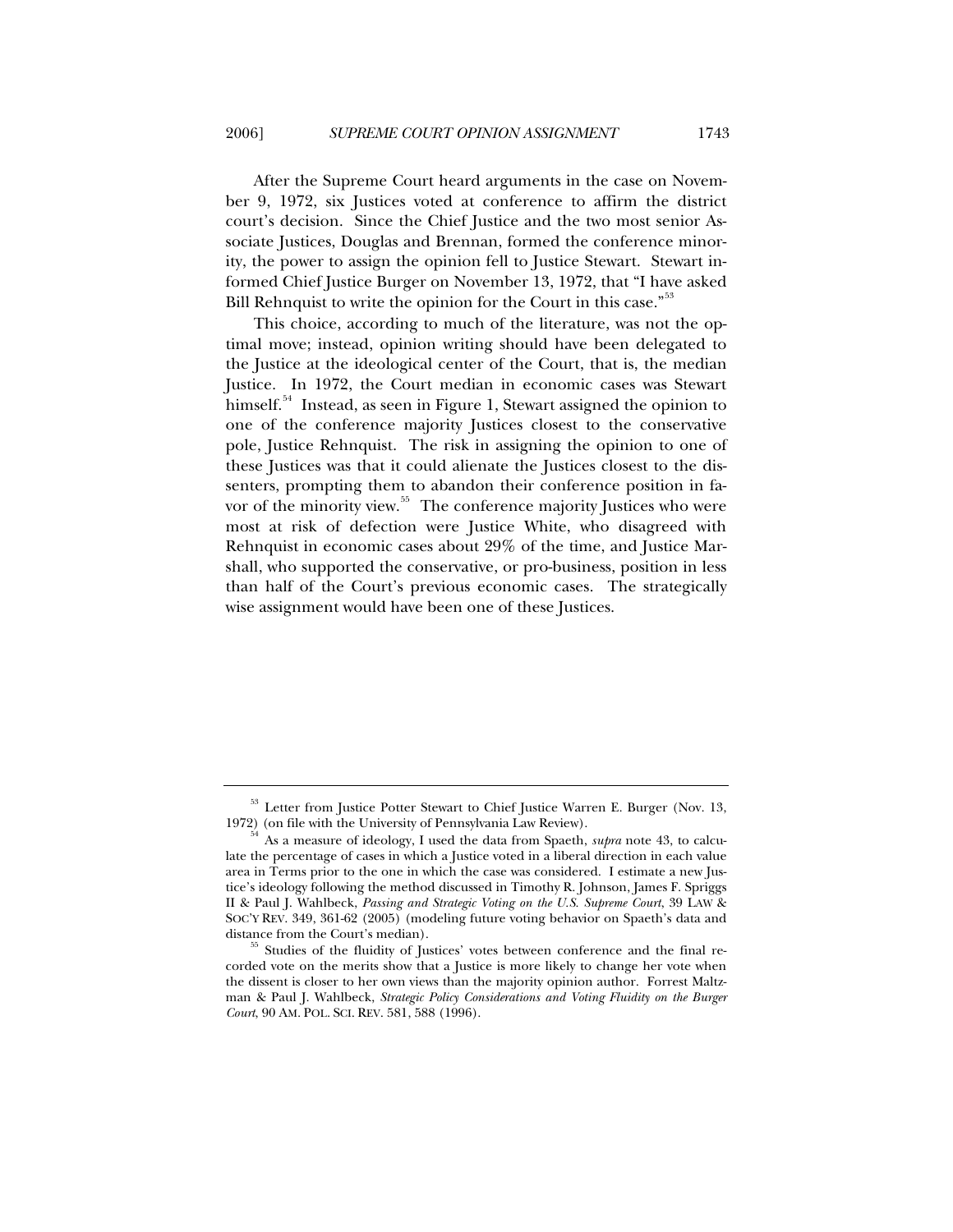

**Figure 1**: *United States v. Glaxo* in Ideological Space<sup>[56](#page-15-0)</sup>

The consequence of this strategic error was apparent as soon as Justice Rehnquist's draft majority opinion circulated on November 22, 1972. Justice White responded by remarking that he had "second thoughts" and was "considering a dissent with respect to the Government's authority in specified situations to demonstrate the invalidity of a patent."<sup>[57](#page-15-1)</sup> After White circulated his dissent a week later, Justice Marshall added his voice to the mounting opposition to Rehnquist's draft. Marshall wrote Rehnquist on November 28, 1972, stating that he was "somewhere between Douglas and White. I am sorry I cannot join your opinion insofar as remedy is concerned."<sup>[58](#page-15-2)</sup> The day after White's proposed dissent was circulated, Marshall joined White's dissent.

With these two defections, the ranks of the Justices opposing Rehnquist's opinion had swollen from the three original dissenters to a majority of five Justices. Chief Justice Burger promptly responded to this development by writing a memorandum to the conference: "It appears that the resolution of this case is undergoing some evolution and that Mr. Justice Rehnquist's proposed opinion does not enlist a majority.<sup>"[59](#page-15-3)</sup> He then reassigned the majority opinion to Justice White. Later, and without comment, Justice Powell also switched sides and joined White's opinion on December 27, 1972, making the final tally six to three to reverse the lower court's decision. $60$ 

<span id="page-15-1"></span><span id="page-15-0"></span><sup>&</sup>lt;sup>56</sup> Note: Conference majority Justices in italics.<br><sup>57</sup> Letter from Justice Byron R. White to Justice William H. Rehnquist (Nov. 27, 1972) (on file with the University of Pennsylvania Law Review).

<span id="page-15-2"></span><sup>&</sup>lt;sup>58</sup> Letter from Justice Thurgood Marshall to Justice William H. Rehnquist (Nov. 28, 1972) (on file with the University of Pennsylvania Law Review).

<span id="page-15-4"></span><span id="page-15-3"></span>Memorandum from Chief Justice Warren E. Burger to the Conference (Dec. 7, 1972) (on file with the University of Pennsylvania Law Review).<br><sup>60</sup> United States v. Glaxo, 410 U.S. 52, 53 (1973).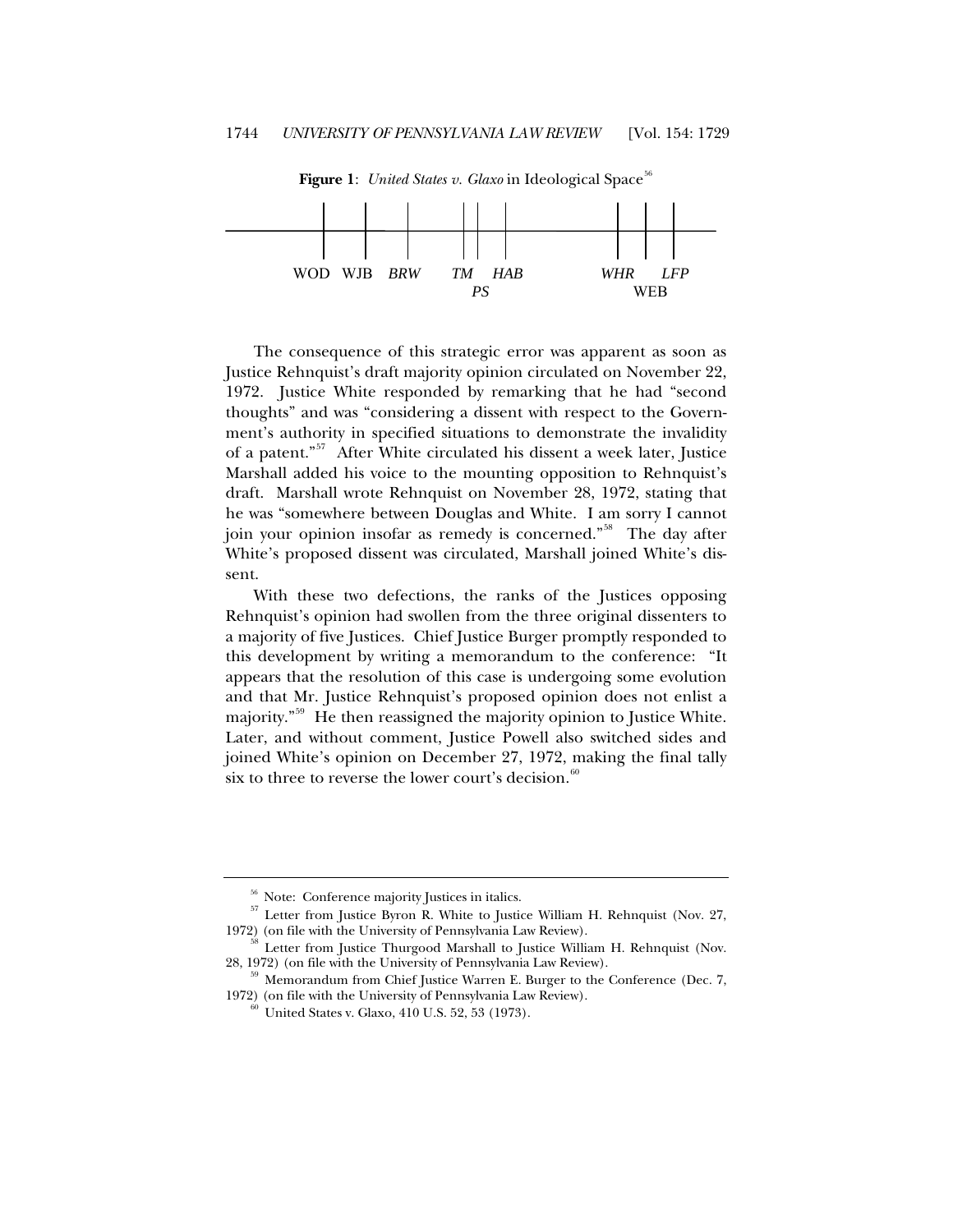I was asked to assign the opinions in both of these cases, which were the subjects of closely divided Conference votes. Having in mind my dismal track record as an assignor (see, *e.g*., *U.S.* v. *Glaxco* [sic] *Group Ltd.*, 410 U.S. 52), I have decided to undertake both opinions myself, rather than inflict them upon any of my colleagues in the fragile majorities.<sup>33</sup>

Of course, had Stewart assigned *Glaxo* to himself, the Court median in economic cases in 1972, he very well might have avoided the eventual debate and switch in outcomes.

# V. ADDITIONAL CONDITIONS

Not only is the effect of agenda-setting policy calculations conditioned by the size of the conference majority, but Chief Justices are apt to place greater weight on policy views when assigning cases that promise to make a significant contribution to public or legal policy. Underlying this weighting is the assumption that cases are not of equal worth in the eyes of the Justices. Justice Powell once complained to Chief Justice Burger that he had been assigned "*two* lemons last months [sic] (two Social Security statutory construction cases)."<sup>[64](#page-16-3)</sup> In contrast, Rehnquist commented that, as an Associate Justice, he "eagerly awaited the assignments" as "the office offers no greater reward than the opportunity to author an opinion on an important

<span id="page-16-1"></span><span id="page-16-0"></span><sup>&</sup>lt;sup>61</sup> 429 U.S. 68 (1976)<br><sup>62</sup> 429 U.S. 32 (1976).<br><sup>63</sup> Letter from Justice Potter Stewart to Chief Justice Warren E. Burger (Oct. 8, 1976) (on file with the University of Pennsylvania Law Review).

<span id="page-16-3"></span><span id="page-16-2"></span> $^{64}$  Memorandum from Justice Lewis F. Powell to Chief Justice Warren E. Burger (Mar. 25, 1986) [hereinafter Powell memorandum] (on file with the University of Pennsylvania Law Review). Chief Justice Burger sent a note to Justice Powell during arguments in *UAW v. Brock*, 477 U.S. 274 (1986), criticizing Powell's vote to grant certiorari. During oral arguments, Burger passed Powell a note saying, "You can pay \$25.00 to the Coffee Fund—for taking this case. If it turns out 'right' you can work out your fine by writing it!" Memorandum from Chief Justice Warren E. Burger to Justice Lewis F. Powell (Mar. 25, 1986) (on file with the University of Pennsylvania Law Review). Powell responded by writing a check for \$25 and passing it to Burger with a note that said, "I did 'blow it' by voting to grant. I'll pay the \$25 (check enclosed) on assurance the case will not be assigned to me! After all you gave me *two* lemons last months [sic] (two Social Security statutory construction cases). Also I'm still hurting from having to write *Matsushita* [*Electric Industrial Co. v. Zenith Radio Corp.*, 475 U.S. 574 (1986)]." Powell memorandum, *supra*. Chief Justice Burger refused the check.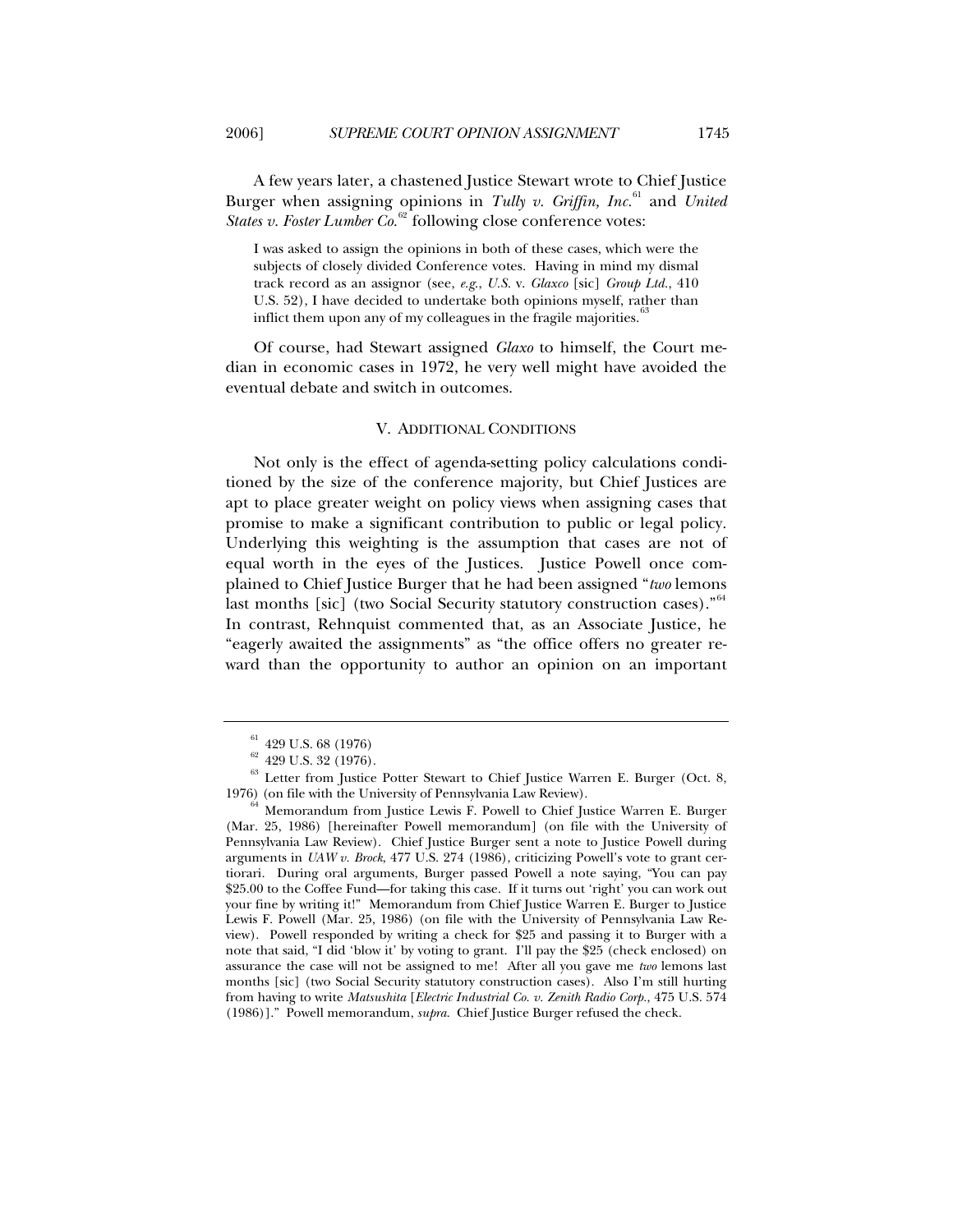point of constitutional law."<sup>[65](#page-17-0)</sup> Research shows that the Chief Justice gives greater weight to a colleague's ideology in politically salient cas-es<sup>[66](#page-17-1)</sup> and disproportionately self-assigns legally salient cases.<sup>[67](#page-17-2)</sup> The agenda-setting explanation would maintain that assignments to allies in these cases serve the Chief Justice by ensuring policy gains in these especially important cases.

## VI. ORGANIZATIONAL CONSTRAINTS

While opinion assignment offers the Chief Justice a potent weapon to shape the law, most recent Chief Justices have asserted that they eschewed those concerns and attempted to assign opinions fairly to their colleagues. Chief Justice Earl Warren remarked, "I do believe that if [the assignment process] wasn't done with regard to fairness, it could well lead to great disruption in the Court."<sup>[68](#page-17-3)</sup> Rehnquist maintained that he tried "to be as evenhanded as possible as far as numbers of cases assigned to each justice."<sup>[69](#page-17-4)</sup> The Chief Justice does not have unbounded power to pursue his policy-based interests. The Chief confronts the needs of the Court as an organization.

One of the principal constraints on the Chief Justice's assignments is the norm to equitably distribute opinions to the Justices. Chief Justice Rehnquist claimed that during his first three Terms as Chief, "the principal rule I have followed in assigning opinions is to give everyone approximately the same number of assignments of opinions for the Court during any one Term."<sup>[70](#page-17-5)</sup> Although Rehnquist explicitly mentioned his benchmark as equity within the Term, an intermediate equity goal is the distribution of opinions from each argument session.

<span id="page-17-1"></span><span id="page-17-0"></span> $^{65}$ REHNQUIST, *supra* note 10, at 296. 66 MALTZMAN, SPRIGGS & WAHLBECK, *supra* note 11, at 35-36; Maltzman & Wahlbeck, *supra* note 22, at 552; David W. Rohde, *Policy Goals, Strategic Choice and Majority Opinion Assignments in the U.S. Supreme Court*, 16 MIDWEST J. POL. SCI. 652, 655 (1972); Elliot E. Slotnick, *Who Speaks for the Court? Majority Opinion Assignments from Taft to Burger*, 23 AM. J. POL. SCI. 60, 60-62 (1979); S. Sidney Ulmer, *The Use of Power in the Supreme* 

<span id="page-17-2"></span> $^{67}$  Saul Brenner, *The Chief Justices' Self Assignment of Majority Opinions in Salient Cases*, 30 SOC. SCI. J. 143, 144 (1993); Maltzman & Wahlbeck, *supra* note 22, at 552; Rohde, *supra* note 66, at 656; Elliot E. Slotnick, *The Chief Justices and Self-Assignment of Majority Opinions*, 31 W. POL. Q. 219, 219 (1978). 68 Anthony Lewis, *A Talk with Warren on Crime, the Court, the Country*, N.Y. TIMES

<span id="page-17-3"></span>MAG., Oct. 19, 1969, at 130.

<span id="page-17-5"></span><span id="page-17-4"></span><sup>&</sup>lt;sup>69</sup> REHNQUIST, *supra* note 10, at 297.<br><sup>70</sup> Memorandum from Chief Justice William H. Rehnquist to the Conference, Policy Regarding Assignments (Nov. 24, 1989) (on file with the University of Pennsylvania Law Review).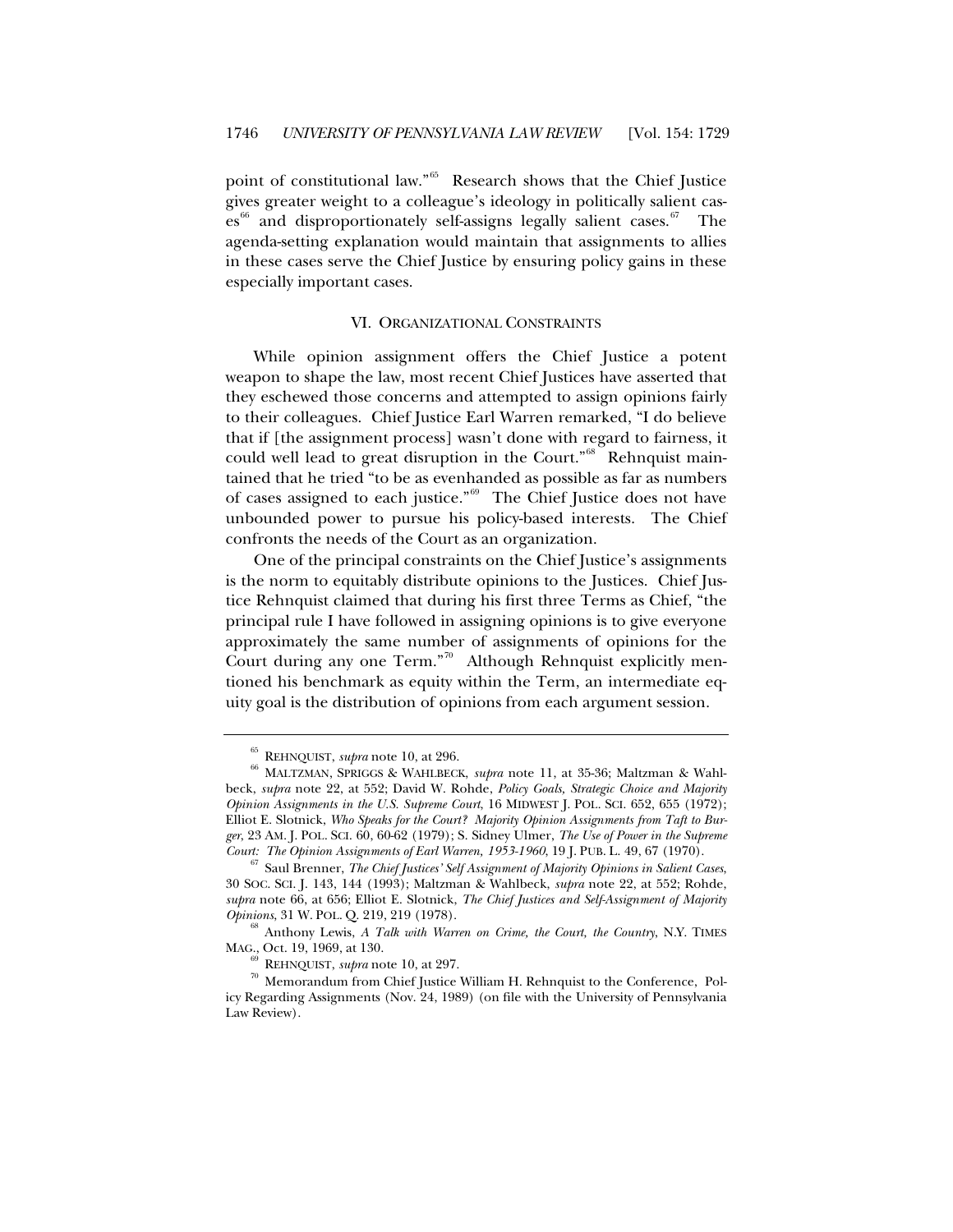The Justices' correspondence is replete with references to their desire to maintain balance across the chambers within an assignment cycle. Almost apologetically, Chief Justice Burger wrote a cover letter to the conference accompanying the assignments, stating that "[w]ith only seven cases, there was not enough to 'go around.'"<sup>[71](#page-18-0)</sup> The desire to maintain equity within an assignment cycle is also seen in the Justices' efforts to trade assignments if a Justice received an assignment that she could not complete. When Justice Powell received the assignment in *Vance v. Universal Amusement Co.*, [72](#page-18-1) he announced that, given his position favoring dismissal for want of an adequately presented federal question, he could not write a per curiam opinion for the Court without also authoring a dissent. Burger replied, "I accept your 'abdication'. However there is no occasion for a 'trade' since there is no comparable canine special in the last week's 'litter'. I will ask someone else to try to deal with this critter."<sup>[73](#page-18-2)</sup> In *Fiallo v. Bell*,<sup>[74](#page-18-3)</sup> another case where a trade was not feasible, Burger wrote that he would make it up "on the 'next round.'"<sup>[75](#page-18-4)</sup>

In addition to concerns about equity, Chief Justices have expressed an interest in facilitating the timely completion of the Court's workload. The Justices are acutely aware of the "June crunch," when the Court finishes its work on cases heard during the Term—many memos among the Justices allude to the coming end of the Court's Term. As the Court's administrative leader, the Chief Justice has responsibility for prodding his colleagues to fulfill their obligations before the end of June. Chief Justice Burger once prompted his colleagues, "This is the time of the year when we remind ourselves of the May 31 'target date' to have all assigned opinions in circulation."<sup>[76](#page-18-5)</sup>

This constraint affects the Chief Justices' opinion assignment practices as they seek "to avoid the annual 'June crunch,' at which time so much of our work seems to pile up."<sup>[77](#page-18-6)</sup> In a memorandum to the Conference on November 24, 1989, Chief Justice Rehnquist informed his

 $^{\rm 71}$  Memorandum from Chief Justice Warren E. Burger to the Conference (Oct. 15,

<span id="page-18-2"></span><span id="page-18-1"></span><span id="page-18-0"></span><sup>1977) (</sup>on file with the University of Pennsylvania Law Review).<br><sup>72</sup> 445 U.S. 308 (1980).<br><sup>73</sup> Letter from Chief Justice Warren E. Burger to Justice Lewis F. Powell (Dec. 10, 1979) (on file with the University of Pennsylvania Law Review).<br><sup>74</sup> 430 U.S. 787 (1977).

<span id="page-18-4"></span><span id="page-18-3"></span><sup>&</sup>lt;sup>75</sup> Memorandum from Chief Justice Warren E. Burger to the Conference (Dec. 13, 1976) (on file with the University of Pennsylvania Law Review).

<span id="page-18-6"></span><span id="page-18-5"></span>Memorandum from Chief Justice Warren E. Burger to the Conference (May 10, 1983) (on file with the University of Pennsylvania Law Review). 77 REHNQUIST, *supra* note 10, at 297.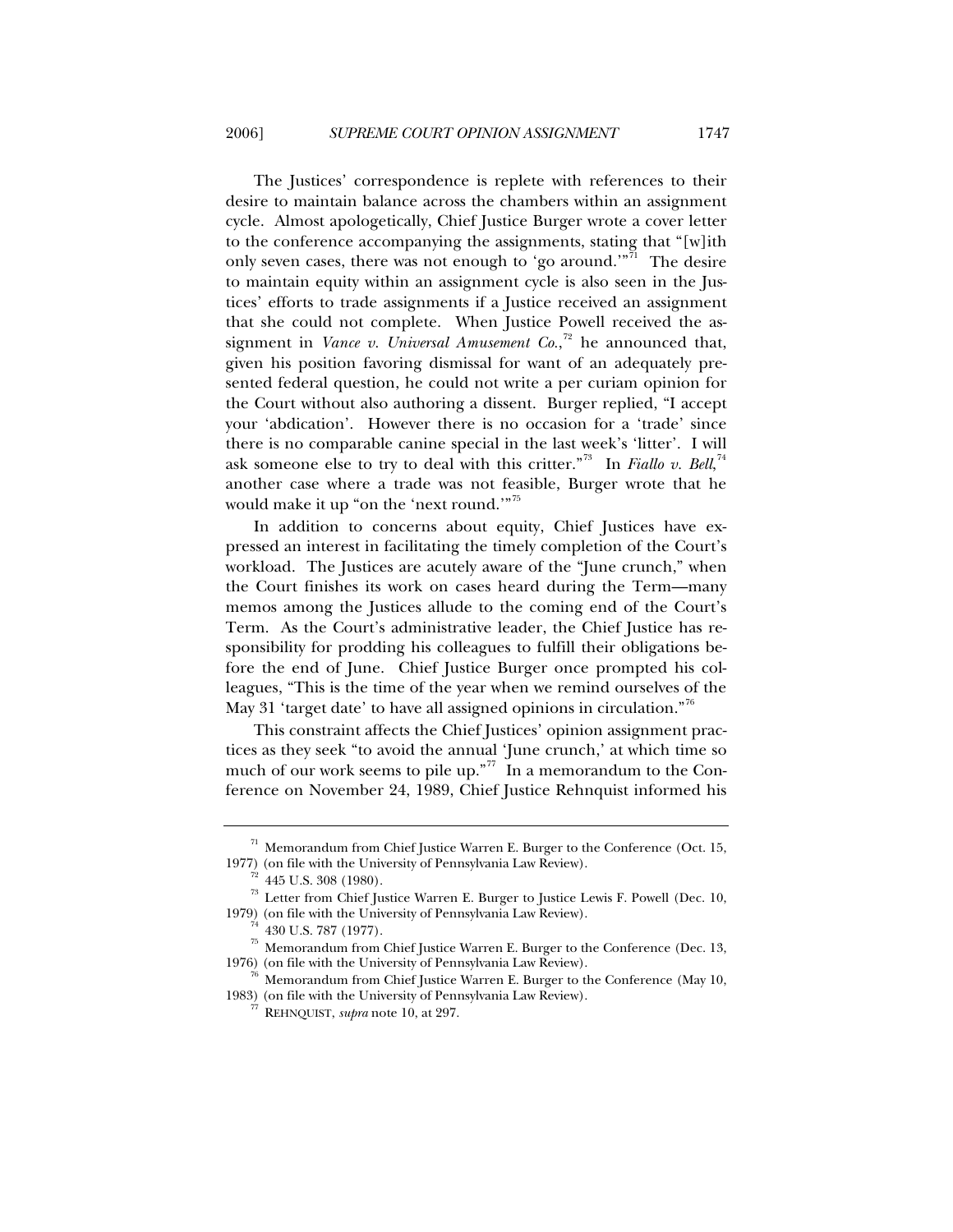colleagues that he would "put more weight than I have in the past on" whether a chambers has overdue uncirculated majority or dissenting opinions or delinquent votes.<sup>[78](#page-19-0)</sup> Although Rehnquist moved such efficiency to the forefront of his assignment calculus, other Chief Justices were likewise motivated by their colleagues' propensity to complete opinion-writing chores quickly. In a study of assignments made by the Chief Justice between 1953 and 1990, Maltzman and Wahlbeck found that selections by these Chiefs were explained, in part, by which Justice could promptly complete opinion writing, especially as the end of the Court's term approached.<sup>19</sup>

## VII. CHIEF JUSTICE REHNQUIST'S OPINION ASSIGNMENTS

Whereas Chief Justice Burger was often criticized for trying to im-pose his will on the Court through opinion assignments,<sup>[80](#page-19-2)</sup> research indicates that Chief Justice Rehnquist was not motivated by ideological concerns in his assignment decisions. A study of assignments between 1987 and 1989 reveals that Rehnquist did not systematically assign opinions to his closest allies.<sup>[81](#page-19-3)</sup> In contrast, the study of assignments from the 1953 to the 1990 Terms found empirical support for the supposition that Chief Justices favor their allies. $82$  The question that I now address is whether Rehnquist sought to direct the Court and its doctrinal development through the exercise of this prerogative.

I used the files maintained by Justice Blackmun, currently housed at the Library of Congress, to identify Chief Justice Rehnquist's assignments during the Terms between 1986 and 1993. The papers contain the assignment sheets circulated by both Chief Justices Burger and Rehnquist. These assignment sheets are the original sources through which Justices received their writing assignments. If one were to simply consult the final opinions to ascertain who assigned the majority opinion or who received the assignment, one would introduce significant measurement error. Looking at the assignors, first, if one assumed the opinion was assigned by the most senior Justice in the final majority coalition, one would be wrong in the 23.9% of cases in which someone other than Rehnquist actually assigned the opinion even though Rehnquist ultimately joined the majority coalition. Sec-

<span id="page-19-1"></span><span id="page-19-0"></span><sup>78</sup> *Id.* <sup>79</sup> Maltzman & Wahlbeck, *supra* note 22, at 552-53. 80 Maltzman & Wahlbeck, *supra* note 7, at 439. 81 *Id.* at 421. 82 Maltzman & Wahlbeck, *supra* note 22, at 558.

<span id="page-19-4"></span><span id="page-19-3"></span><span id="page-19-2"></span>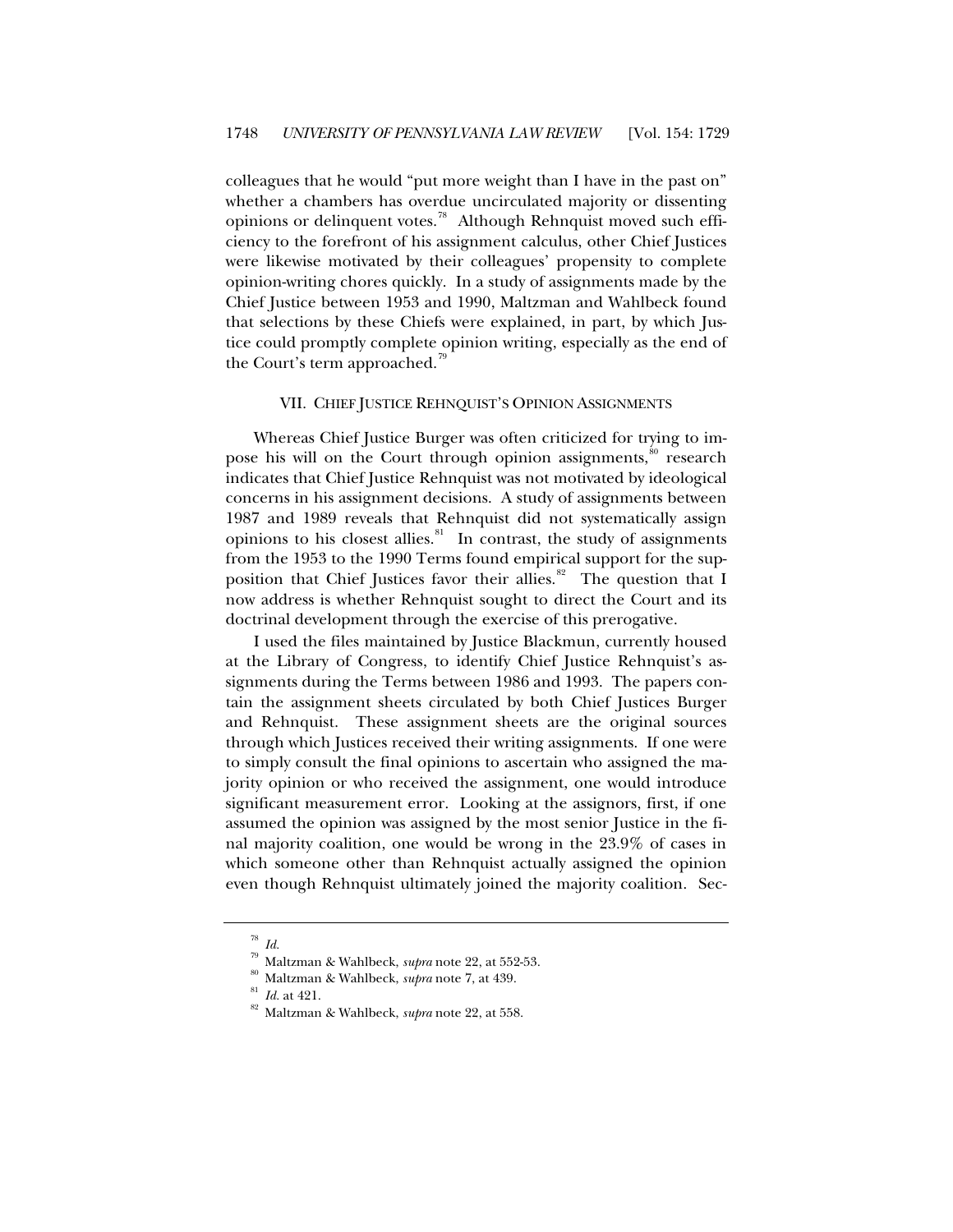ond, one would be mistaken in assuming that the eventual majority author received the initial assignment, in 5.2% of the cases assigned by the Chief Justice. Thus, rather than examine the published opinions to attribute assignments, I limit the following analysis to those Terms for which original assignment sheets are available.

According to the assignment sheets found in Blackmun's papers, Rehnquist assigned a substantial share of the majority opinions during this portion of his tenure as Chief, as seen in Table 1. Justice Brennan assigned the most majority opinions among Associate Justices, assigning more than 10% of all opinions for the 1986-1993 period, despite his retirement following the 1989 Term. Table 2 presents the number of assignments made to each Justice by Chief Justice Rehnquist or an Associate Justice. As that table shows, Chief Justice Rehnquist selfassigned frequently, retaining more assignments for himself than he delegated to any other single Justice. The other Justices who were regular beneficiaries of Rehnquist assignments were White, Stevens, O'Connor, and Scalia. These data also show that Justices Brennan, White, Blackmun, and Stevens received numerous assignments from the Court's Associate Justices.

| <b>Assigning Justice</b> | <b>Number Assigned</b> | % of Total |
|--------------------------|------------------------|------------|
| William H. Rehnquist     | 791                    | 81.0       |
| William J. Brennan, Jr.  | 102                    | 10.5       |
| Byron R. White           | 41                     | 4.2        |
| Thurgood Marshall        | 1                      | 0.1        |
| Harry A. Blackmun        | 27                     | 2.8        |
| John Paul Stevens        | 10                     | 1.0        |
| Sandra Day O'Connor      | 4                      | 0.4        |
| Total                    | 976                    | 100.0      |

**Table 1**: **Justices Who Assigned Majority Opinions: 1986-1993 Terms**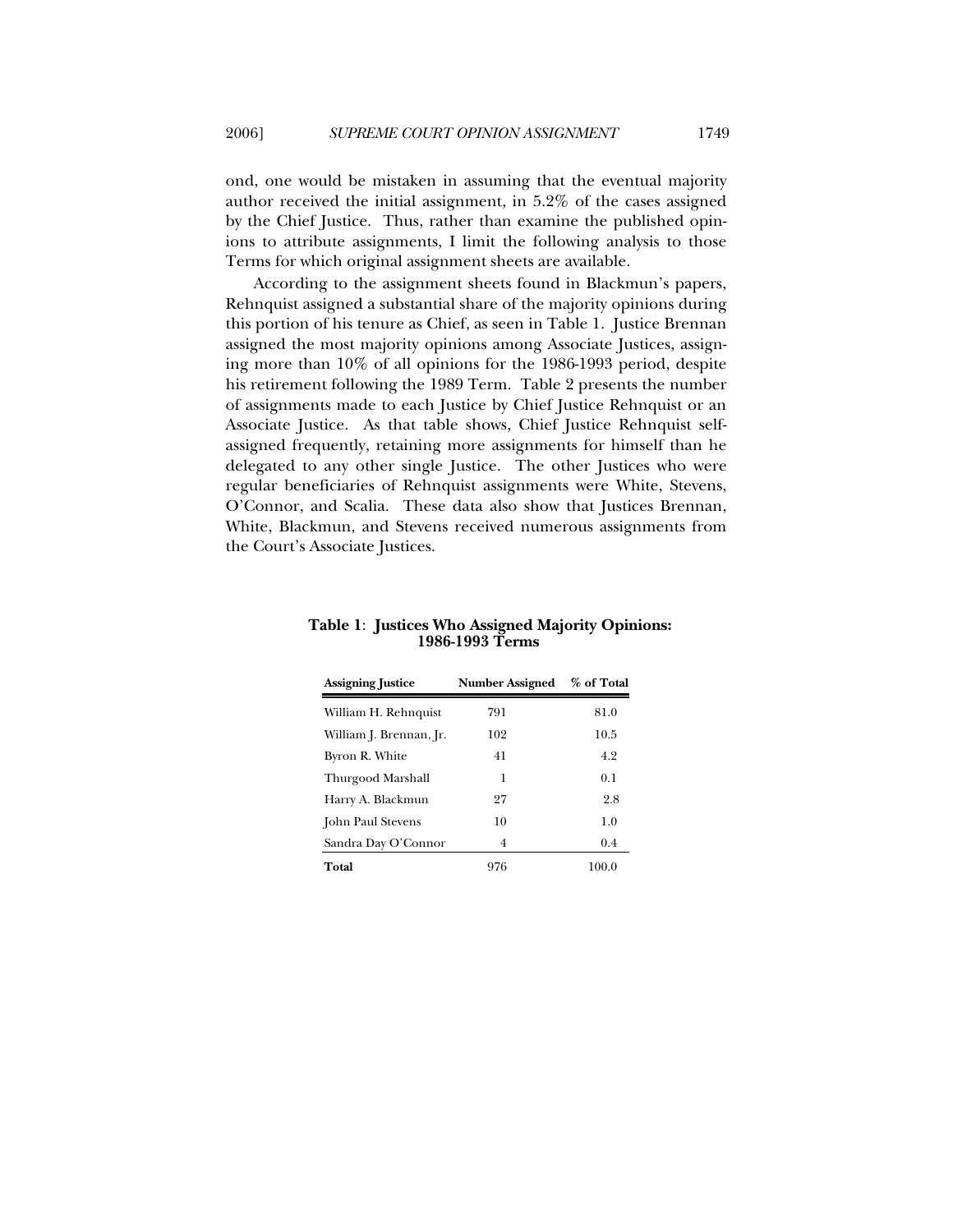| <b>Justice</b>          | Number of<br>by Rehnquist | <b>Assignments Made</b> | Number of<br><b>Assignments Made by</b><br><b>Associate Justices</b> |         | Percent of<br>Eligible<br><b>Assignments</b> |
|-------------------------|---------------------------|-------------------------|----------------------------------------------------------------------|---------|----------------------------------------------|
| William H. Rehnquist    | 123                       | (15.5)                  | $\overline{0}$                                                       | (0.0)   | 15.4                                         |
| William J. Brennan, Jr. | 26                        | (3.3)                   | 37                                                                   | (20.0)  | 18.5                                         |
| Byron R. White          | 91                        | (11.5)                  | 23                                                                   | (12.4)  | 15.6                                         |
| Thurgood Marshall       | 58                        | (7.3)                   | 14                                                                   | (7.6)   | 18.0                                         |
| Harry A. Blackmun       | 68                        | (8.6)                   | 25                                                                   | (13.5)  | 14.2                                         |
| Lewis F. Powell         | 18                        | (2.3)                   | $\overline{2}$                                                       | (1.1)   | 15.8                                         |
| John Paul Stevens       | 89                        | (11.3)                  | 27                                                                   | (14.6)  | 18.1                                         |
| Sandra Day O'Connor     | 106                       | (13.4)                  | 14                                                                   | (7.6)   | 15.8                                         |
| Antonin Scalia          | 89                        | (11.3)                  | 14                                                                   | (7.6)   | 13.4                                         |
| Anthony M. Kennedy      | 61                        | (7.7)                   | 16                                                                   | (8.6)   | 12.1                                         |
| David H. Souter         | 32                        | (4.0)                   | 7                                                                    | (3.8)   | 11.7                                         |
| <b>Clarence Thomas</b>  | 26                        | (3.3)                   | $\overline{2}$                                                       | (1.1)   | 12.3                                         |
| Ruth Bader Ginsburg     | $\overline{4}$            | (0.5)                   | $\overline{4}$                                                       | (2.2)   | 12.3                                         |
| Total                   | 791                       | (100.0)                 | 185                                                                  | (100.1) |                                              |

## **Table 2**: **Justices Who Received Assignments: 1986-1993 Terms**

 Even though Chief Justice Rehnquist disproportionately assigned opinions to his allies, as seen in Table  $2,3$ <sup>[83](#page-21-0)</sup> bivariate analysis of Rehnquist's assignment practices does not support the basic premise of the agenda-setting explanation. That is, the Chief Justice apparently did not assign opinions to shape the development of the law in line with his preferences. A difference in means test, presented in Table 3, demonstrates that Justices who received writing assignments from the Chief were not significantly closer to the Chief ideologically than those Justices who were passed over for the task. $84$  Perhaps, however, Chief Justice Rehnquist made efforts to set the agenda only in politically salient cases.<sup>[85](#page-21-2)</sup> In fact, as seen in Table 3, the Chief did as-

<span id="page-21-1"></span><span id="page-21-0"></span> $^{83}$  Justice Stevens is the lone exception.  $^{84}$  I measured ideological distance by taking the absolute difference between the assignor's ideology and the ideology of Justices in the conference majority, as measured by the percentage of a Justice's votes that were liberal in an area of law. Data were taken from Spaeth, *supra* note 43.<br><sup>85</sup> Politically salient cases are those cases that were reported on the front page of

<span id="page-21-2"></span>*The New York Times*. *See* Lee Epstein & Jeffrey A. Segal, *Measuring Issue Salience*, 44 AM. J. POL. SCI. 66, 72-76 (2000) (proposing a *New York Times* measure of salience for Su-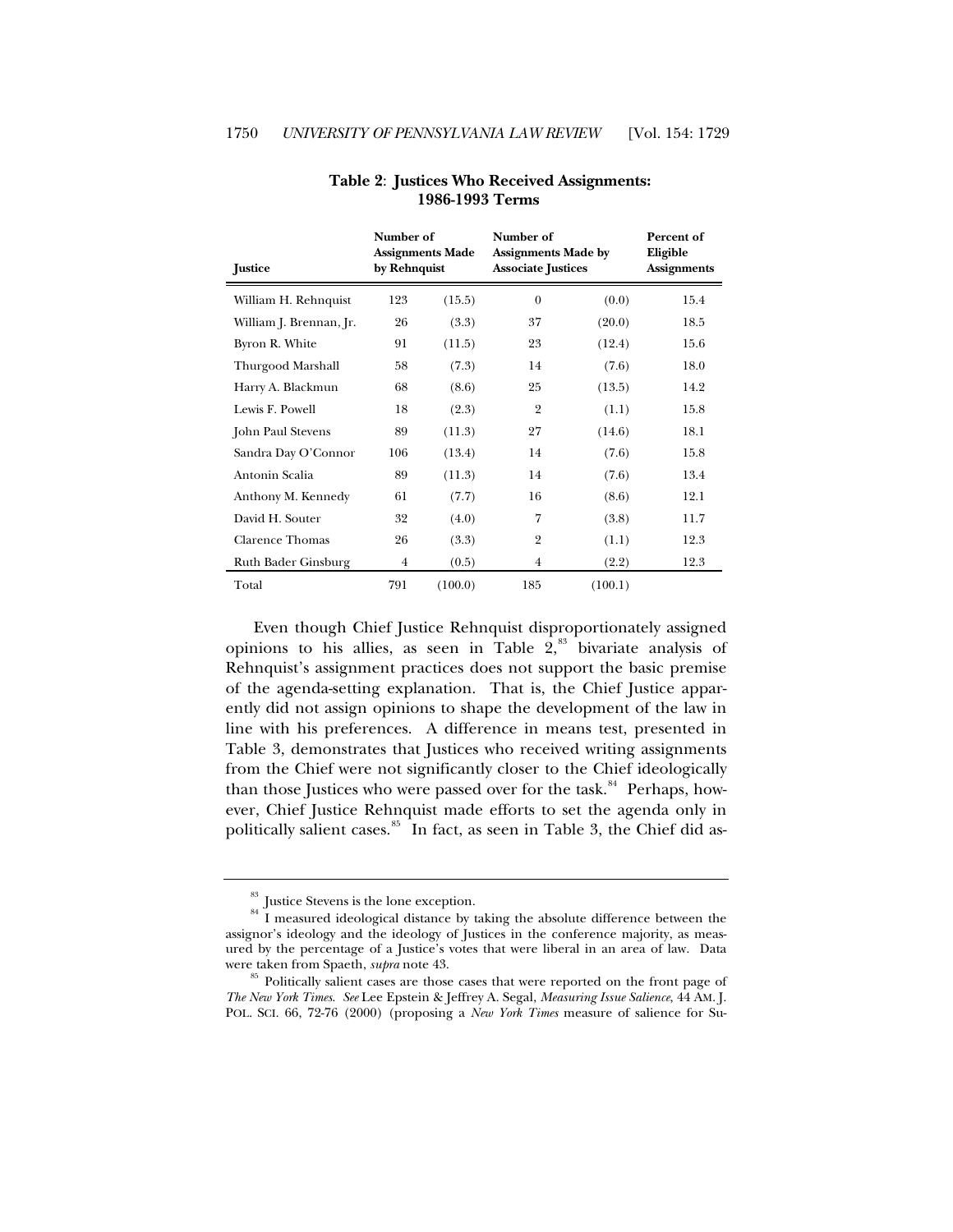sign politically salient cases to Justices who were significantly closer to him in ideology than others in the conference majority. I do not, however, find a bivariate relationship supporting the strategic assign-ment of close cases<sup>[86](#page-22-0)</sup> to Justices relatively distant from the Chief in or-der to maintain the majority coalition.<sup>[87](#page-22-1)</sup>

| <b>Variable</b>                                                    | <b>Assigned</b><br>Opinion | <b>Not Assigned</b><br>Opinion | <b>Difference</b> | Probability |
|--------------------------------------------------------------------|----------------------------|--------------------------------|-------------------|-------------|
|                                                                    |                            |                                |                   |             |
| <b>Ideological Distance</b>                                        | 2.11                       | 2.00                           | $-11$             | .94         |
| <b>Ideological Distance in</b><br><b>Politically Salient Cases</b> | 1.66                       | 1.87                           | .21               | .12         |
| <b>Ideological Distance in</b><br><b>Minimum Winning Cases</b>     | 1.83                       | 1.46                           | $-37$             | .001        |
| <b>Assignment Cycle Equity</b>                                     | .16                        | .34                            | .18               | .000        |
| <b>Annual Equity</b>                                               | .42                        | .43                            | .01               | .71         |
| <b>Number of Late Majority</b><br><b>Opinion Drafts</b>            | .93                        | 1.05                           | .12               | .01         |
| <b>Number of Late Dissent-</b><br>ing Opinion Drafts               | .44                        | .44                            | .00 <sub>1</sub>  | .58         |
| <b>Number of Late Votes</b>                                        | 1.74                       | 1.92                           | .18               | .01         |

# **Table 3: Difference in Means Tests for Explanations of Rehnquist's Opinion Assignments**

preme Court cases). Data were obtained from http://epstein.wustl.edu/research/

<span id="page-22-0"></span> $86$  Close cases are those where the conference majority or plurality had five or fewer Justices. I used Justice Blackmun's docket sheets to determine which cases did

<span id="page-22-1"></span><sup>&</sup>lt;sup>87</sup> Since Chief Justice Rehnquist occupied one of the more extreme ideological positions on his Court, I would expect him to assign the opinion to a Justice more distant from himself (for example, the median).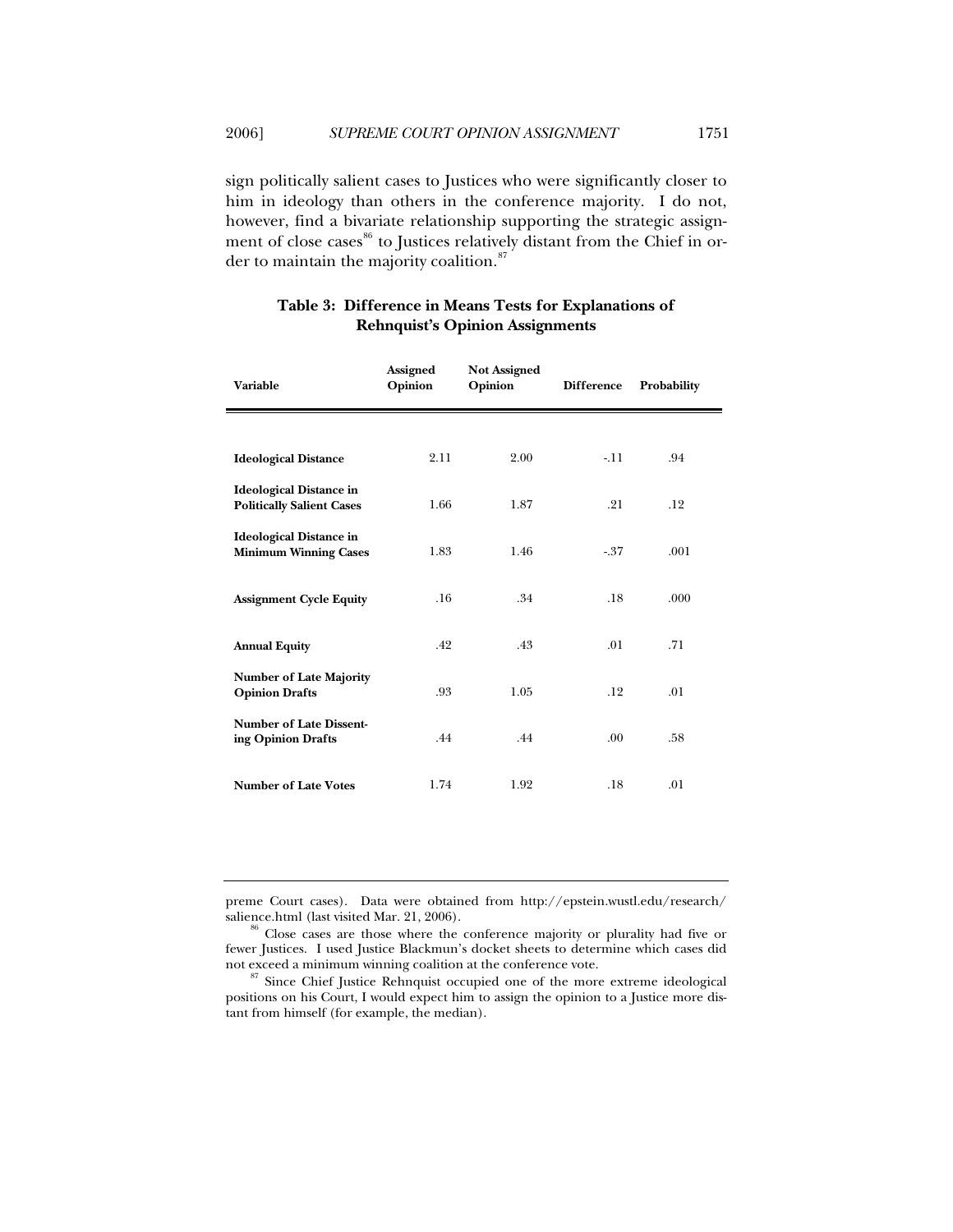|                                                        | Model 1                                | Model 2                                |
|--------------------------------------------------------|----------------------------------------|----------------------------------------|
| <b>Variables</b>                                       | <b>Coefficient</b><br>(Standard Error) | <b>Coefficient</b><br>(Standard Error) |
| <b>Ideological Distance</b>                            | .059                                   | .064                                   |
|                                                        | (.012)                                 | (.014)                                 |
| <b>Politically Salient Case</b>                        |                                        | $.152*$                                |
|                                                        |                                        | (.086)                                 |
| <b>Politically Salient Case * Ideological Distance</b> |                                        | $-064*$                                |
|                                                        |                                        | (.035)                                 |
| <b>Minimum Winning Conference Coalition</b>            |                                        | $.158*$                                |
|                                                        |                                        | (.077)                                 |
| <b>Minimum Winning Conference Coalition *</b>          |                                        | $.086**$                               |
| <b>Ideological Distance</b>                            |                                        | (.033)                                 |
| <b>Assignment Cycle Equity</b>                         | $-444$ ***                             | $-443$ ***                             |
|                                                        | (.049)                                 | (.049)                                 |
| <b>Annual Equity</b>                                   | .012                                   | .011                                   |
|                                                        | (.046)                                 | (.046)                                 |
| <b>Number of Late Majority Opinion Drafts</b>          | $-0.042*$                              | $-0.049**$                             |
|                                                        | (.019)                                 | (.020)                                 |
| <b>Number of Late Dissenting Opinion Drafts</b>        | .007                                   | $-.007$                                |
|                                                        | (.019)                                 | (.019)                                 |
| <b>Number of Late Votes</b>                            | $-.011$                                | $-.009$                                |
|                                                        | (.011)                                 | (.011)                                 |
| Constant                                               | $-1.011$ ***                           | $-1.080$ ***                           |
|                                                        | (.038)                                 | (.043)                                 |
| <b>Number of Observations</b>                          | 5437                                   | 5437                                   |
| Wald Chi Squared                                       | 95.97 ***                              | 137.10 ***                             |

# **Table 4: Random Effects Model of Rehnquist's Opinion**  Assignment Decisions<sup>[88](#page-23-0)</sup>

<span id="page-23-0"></span>There is evidence from this bivariate analysis to support Chief Justice Rehnquist's assertion that he assigned opinions to Justices current

 $** = p \leq .01$  (one-tailed test)

<sup>&</sup>lt;sup>88</sup> Please note the following:

 $* = p \leq .05$  (one-tailed test)

 $*** = p \leq .001$  (one-tailed test)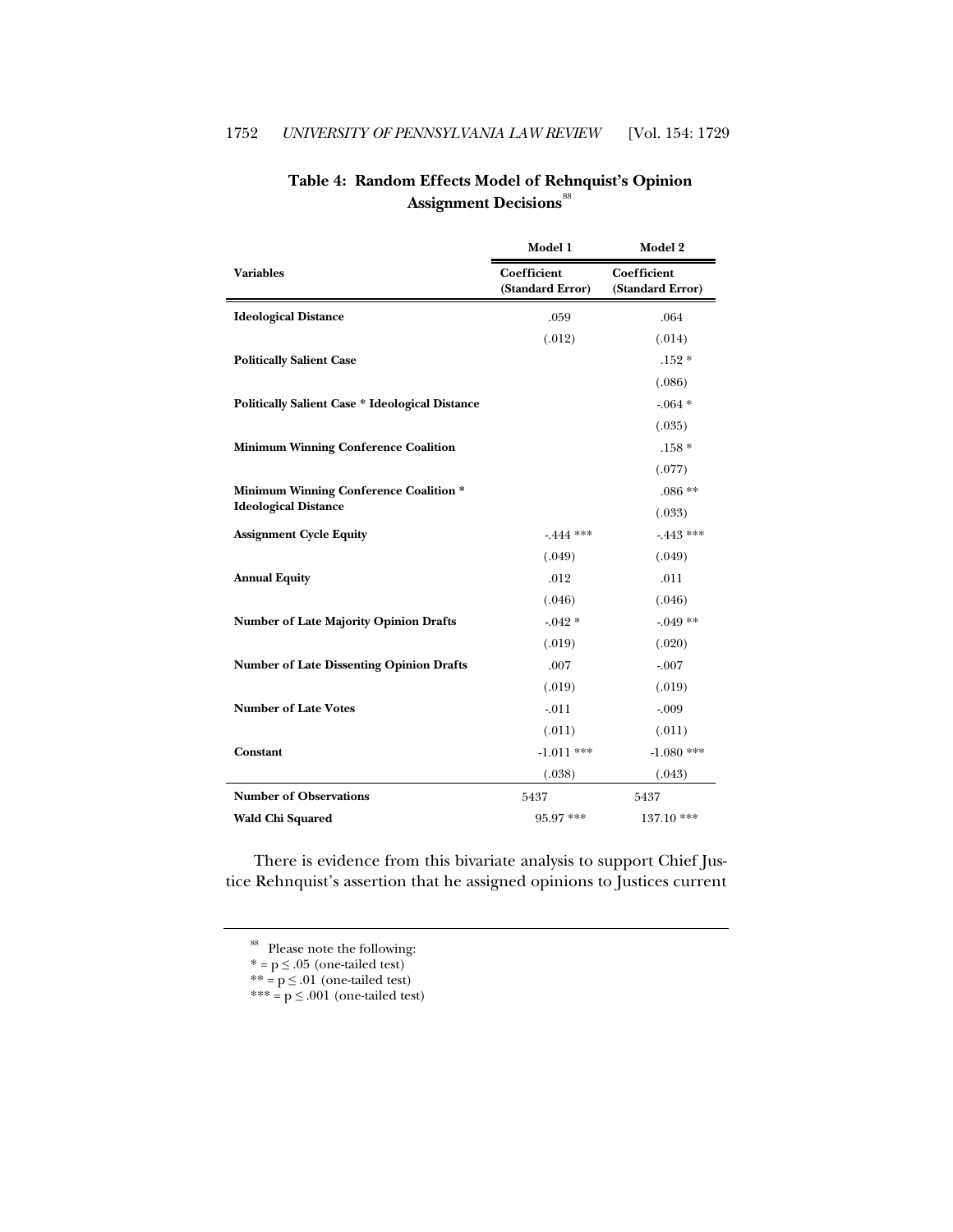in their work and to maintain an equitable distribution of assignments across the chambers. First, there are statistically significant associations between the Chief's assignment decisions and a Justice's number of pending majority opinion drafts and votes that are past due, ac-cording to Rehnquist.<sup>[89](#page-24-0)</sup> There is no evidence of a statistically significant relationship between overdue dissent drafts and assignment decisions. The support for equity is more complex. There is evidence that Rehnquist was reluctant to assign opinions to Justices who had re-ceived assignments from an Associate Justice.<sup>[90](#page-24-1)</sup> This reflects the tradeoffs that Chief Justices make during a single assignment cycle. In contrast, there is no evidence to support Rehnquist's assertion that he was attentive to the number of assignments a Justice received during the Term as a whole.<sup>[91](#page-24-2)</sup>

These bivariate results shift somewhat when subjected to multi-variate controls.<sup>[92](#page-24-3)</sup> As seen in Table 4, Rehnquist was apt to assign the opinion, all else held constant, to a Justice who was ideologically distant from himself. This is consistent with the findings of other studies of Rehnquist's assignment decisions.<sup>[93](#page-24-4)</sup> There are two possible explanations for this pattern. First, Rehnquist may not have used his assignment powers routinely to maximize his policy gain. Instead, he may have reserved his ideological allies for especially important cases. As seen in Table 2, Rehnquist was significantly less likely to assign the opinion to an ideologically distant Justice when the case was politically salient. Interestingly, as also seen in Table 2, the pattern of favoring his ideological opponents was accentuated in cases with a fragile conference majority.

<span id="page-24-0"></span><sup>89</sup> The number of late, pending majority opinion drafts, dissenting opinion drafts, and overdue votes were derived from the opinion logs maintained by Justice Blackmun's chambers. These logs contain information on the dates when opinion drafts were circulated, as well as when Justices sent memos joining an opinion, which is the

<span id="page-24-1"></span> $^{\text{90}}$  I used the assignment sheets found in Justice Blackmun's papers to calculate the number of assignments each Justice received from an Associate Justice. The assignment sheet designates these cases by placing the initials of the Associate Justice assigning the opinion next to the case name.<br><sup>91</sup> Using information from the assignment sheets, I determined whether a Justice

<span id="page-24-2"></span>needed additional assignments to reach the running mean of assignments given to the

<span id="page-24-3"></span> $92$  I estimate a multivariate model using random-effects probit where there is an observation for each Justice who is eligible to receive an assignment by virtue of voting with the conference majority.<br><sup>93</sup> *See, e.g.*, Maltzman & Wahlbeck, *supra* note 7, at 426 (concluding that, under

<span id="page-24-4"></span>certain conditions, Chief Justice Rehnquist was most likely to assign opinions to Justices ideologically distant from himself).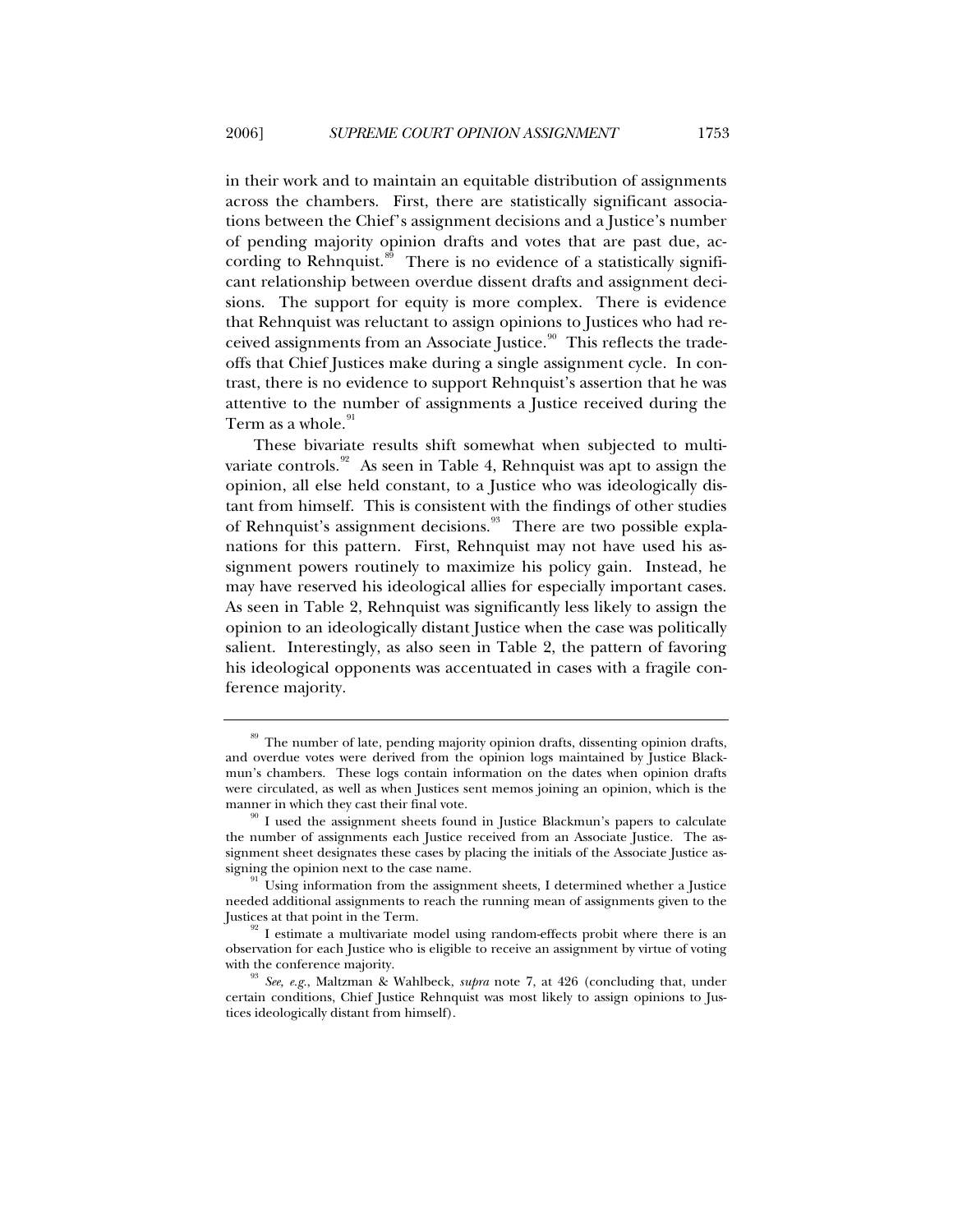A second explanation for Rehnquist's equal treatment of ideological allies and other Justices is that the Rehnquist Court was more consistently conservative than the Burger Court. The Court, during much of the Rehnquist Court era, was dominated by conservative Justices, as evidenced by the shifting ideological median. In the Terms examined here, 1986 to 1993, the median Justice was significantly more conservative than the median during the Burger Court—or even the median in the post-Blackmun Rehnquist Court.<sup>[94](#page-25-0)</sup> Thus, there was little policy gain to be realized from assigning to the ideologically closest Justices, as Rehnquist could be assured of a satisfactory opinion from a number of different Justices.

The effect of the organizational needs articulated by Chief Justice Rehnquist is not as powerful when subjected to multivariate controls. The only significant workload factor, outlined in Rehnquist's 1989 memo,<sup>[95](#page-25-1)</sup> was the number of late majority opinion drafts. It is apparent that Rehnquist did penalize Justices who had a number of delinquent majority opinion drafts (that is, more than four weeks had elapsed since the Justice received the assignment). Incidentally, the effect of these workload variables is not heightened as the Court approaches the end of its Term. In addition to this workload effect, Rehnquist pursued the norm of equitable distribution of assignments within each argument session.

#### **CONCLUSION**

As we look toward the tenure of Chief Justice John G. Roberts, Jr., we can extrapolate lessons for the use of opinion assignment in guiding the Court. First, the Chief Justice can use opinion assignment to advance his policy goals. By assigning opinions to his ideological allies, the Chief Justice may realize policy gain in cases where he stands with the majority or may minimize his policy loss when the majority takes a position contrary to his. In the foreseeable future, though, Chief Justice Roberts will enjoy leading a Court where the median is a relatively conservative voice. This will enable him to distribute opin-

<span id="page-25-1"></span><span id="page-25-0"></span><sup>&</sup>lt;sup>94</sup> Using Andrew Martin and Kevin Quinn's measure of the Court median, a difference in means test reveals that the median grows significantly more conservative from the 1986 Term to the 1993 Term. *See* Andrew D. Martin & Kevin M. Quinn, *Dynamic Ideal Point Estimation via Markov Chain Monte Carlo for the U.S. Supreme Court, 1953- 1999*, 10 POL. ANALYSIS 134, 134-51 (2002) (discussing the methods and datasets used to achieve these results). Martin and Quinn's data on Court ideology are available at http://adm.wustl.edu/supct.php (last visited Mar. 21, 2006). 95 Rehnquist memorandum, *supra* note 27.